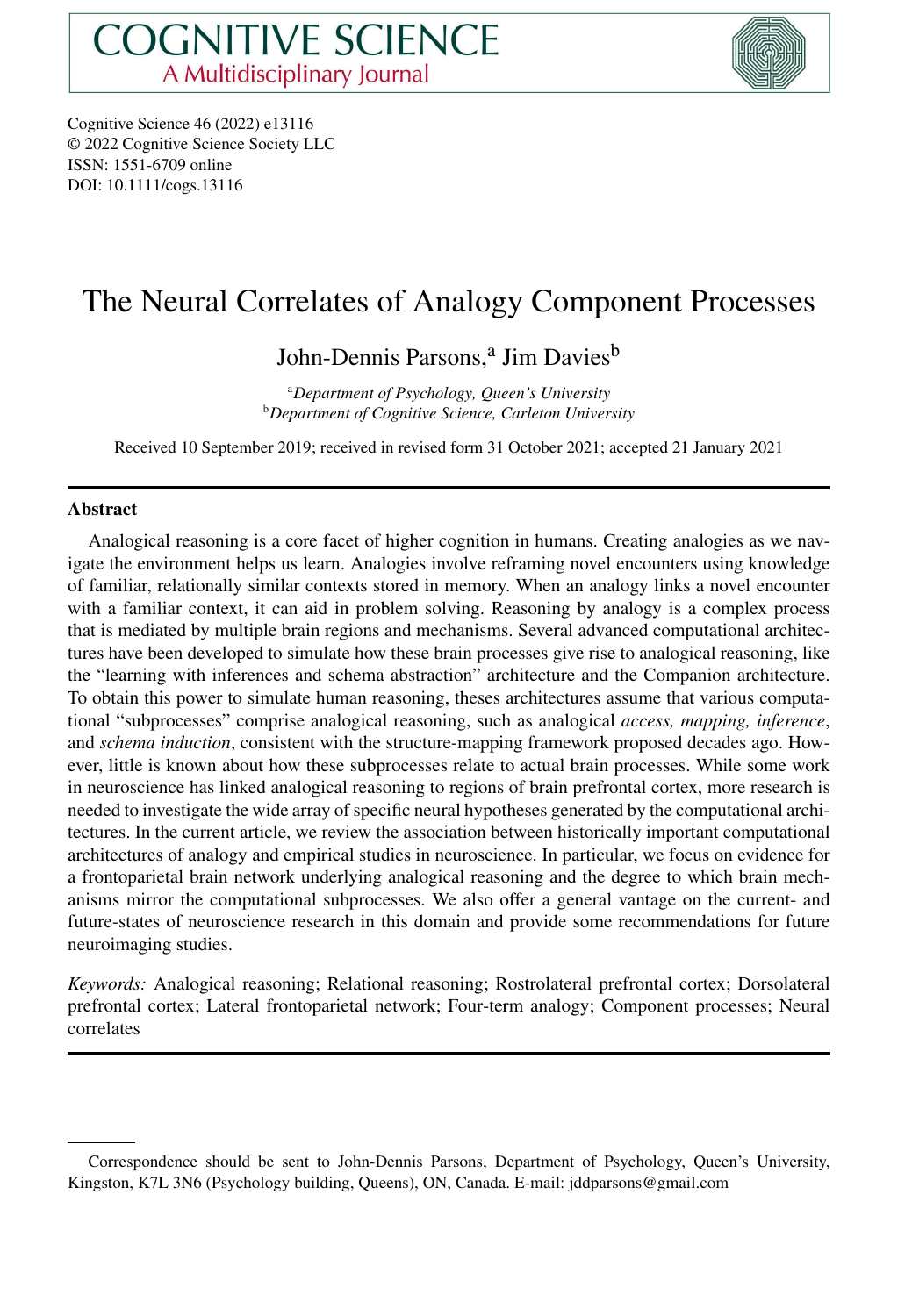# **1. Introduction**

Analogical reasoning is a core cognitive ability underlying human learning and inference. Throughout much of history, analogies have been used to teach fundamental concepts to students, such as the law of conservation of mass (Stavy, 1991). Even if dissimilar on the surface, two things can be "analogous" to each other if they share deeper relational correspondences. The planetary model of atomic structure, for instance, showcases how solar systems and atoms can be considered analogs at a basic level of construal (Dunbar, 1997). Imagine a teacher says to her class, "electrons are to atomic nuclei as planets are to the stars." If a student unfamiliar with atomic particles heard this premise and considered possible mappings between atoms and solar systems, they may learn on their own that atoms and solar systems are alike because the constituent elements of the former (electrons and nucleus) are like the elements of the latter (planets and star) in that both sets of elements are bound by similar kinds of relations. Just as a planet "orbits" a star and is "less massive" than a star, so too does an electron "orbit" a nucleus and is "less massive" than a nucleus. Hence, considering parallel relationships between independent contexts can enable students to use their knowledge of one context (solar systems) to bootstrap their learning about another (atomic particles). In this light, analogy is a powerful cognitive mechanism for knowledge acquisition and has been viewed as a prized teaching tool for decades (Aubusson, 2006). But analogical reasoning also extends well beyond the classroom. The ability to rapidly formulate and apply analogies to everyday circumstances can aid us tremendously in areas like problem solving, communication, and creativity (Green, 2016; Green, Kraemer, Fugelsang, Gray, & Dunbar, 2012; 2017), and many researchers advocate that it is central to human cognition in general (Davies, 2009; Davies & Goel, 2001; Gentner & Smith, 2012; Hofstadter, 2001; Hofstadter & Sander, 2013).

Much is now known about the neurocognitive architecture underlying the ubiquitous human ability to reason analogically. Over the past decades, various architectures have been computationally implemented to simulate human analogical reasoning and integrate this facet of cognition into artificial intelligence systems (for a review, see Hall, 1989; Thagard, 1988). One key model that has greatly influenced modern conceptions of analogical reasoning was the original Structure-Mapping Engine (SME; Falkenhainer et al., 1986; 1989). Following SME, newer models were developed, such as the Analogical Constraint Mapping Engine (Holyoak & Thagard, 1989) and Analog Retrieval by Constraint Satisfaction (ARCS; Thagard, Holyoak, Nelson, & Gochfeld, 1990). A more modern model, called Learning and Inferences by Schema Abstraction (LISA), represents the culmination of this work, and aims to integrate core theoretical considerations from psychology and neuroscience to simulate how people reason by analogy in daily life (Hummel & Holyoak, 2003). Similarly, the Companion cognitive architecture is another model of human analogical reasoning that has garnered much attention (Forbus & Hinrich, 2017).

There is a common thread linking these cognitive architectures that distinguishes them from other approaches to simulating reasoning (e.g., Borst & Anderson, 2015; Laird et al., 2012). This common thread is Gentner's (1983) structure-mapping theory. One central feature of these structure-mapping architectures is that they break down analogical reasoning into a series of computational subprocesses. In LISA, these subprocesses have been called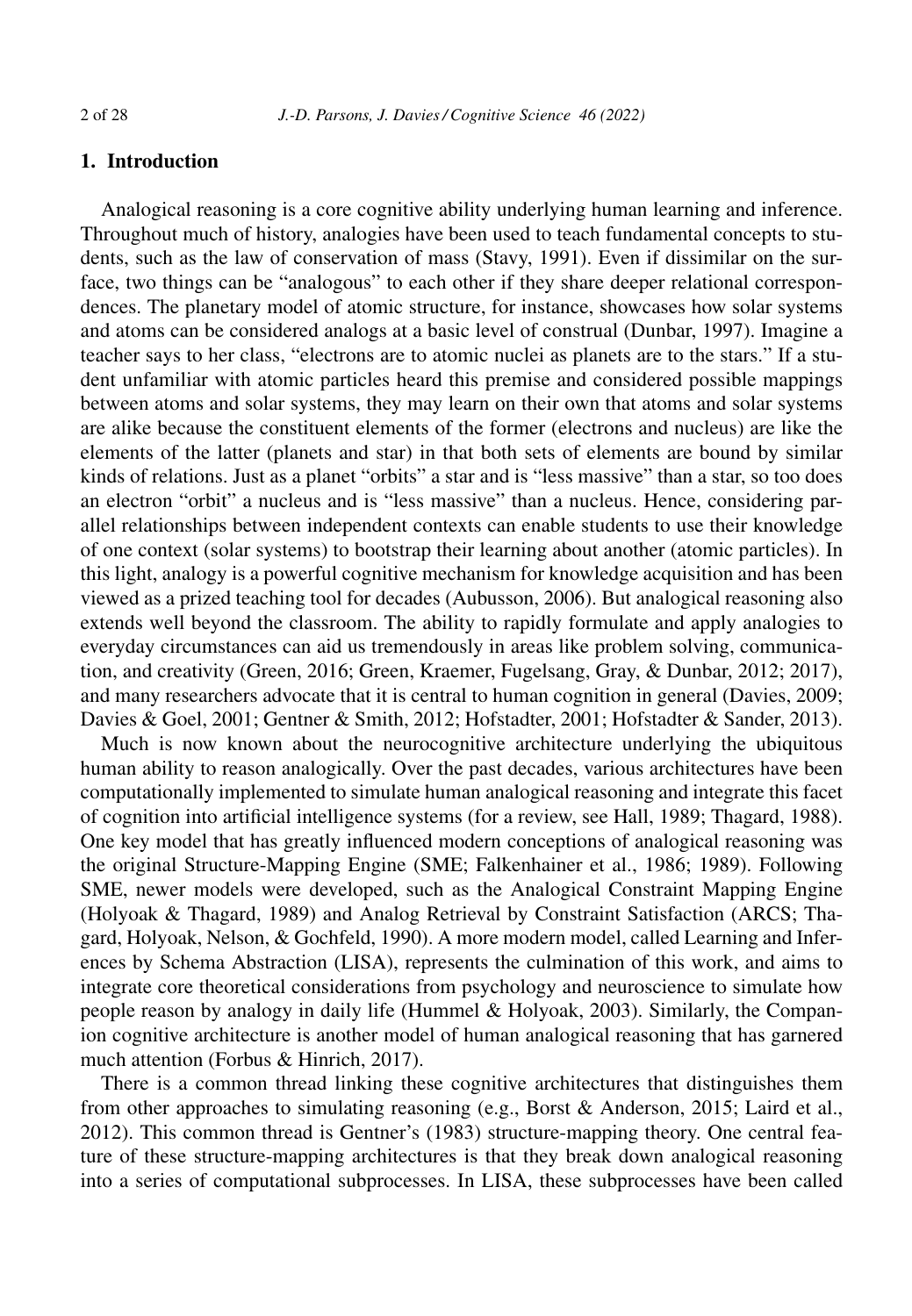analogical *access*, *mapping*, *inference*, and *schema induction* (Hummel & Holyoak, 2003), and have remained consistent in computational architectures since the original implementation of SME (Falkenhainer et al., 1986; 1989). Similarly, in the Companion architecture, these subprocesses are jointly referred to as the "analogy stack" and were originally represented in different cognitive models, including SME (Falkenhainer et al., 1986; 1989), MAC/FAC (Forbus, Gentner, & Law, 1995), and SAGE (McLure et al., 2015). Yet, despite some minor differences between architectures, LISA and Companion are both fundamentally based on structure-mapping and have much in common.

In a "canonical" instance of analogical reasoning according to the structure-mapping framework, the progression of subprocesses occurs as follows. First, a person encounters a novel object or situation (called a target analog) that is difficult to understand or explain the analogist lacks prior knowledge of this target. To better understand the target, the person may engage in analogical *access* to retrieve a familiar object or situation (called a source, or base, analog) from long-term memory. Next, information in the source analog is *mapped* to structurally similar information in the target analog. Once structural mappings have been established between the analogs, information about the familiar source can be leveraged to *infer* new information about the novel target. Finally, the structure of the analogy itself (the source, the target, and how the two relate to each other) is *inducted* as a schema into memory for use in future cases of reasoning.

Cognitive architectures propose robust accounts for how analogies are created and reasoned with and have traditionally been inspired by the workings of biological systems, specifically the human brain. A parallel area of interest, then, concerns how analogical reasoning actually occurs in the brain. Which regions are linked to analogy making? Which functions of analogy do these regions implement? In recent decades, research on the biological front has also made good progress. Since the emergence of neuroimaging techniques like functional magnetic resonance imaging (fMRI) and electroencephalography (EEG), researchers have launched many investigations to observe the neural correlates of people's thoughts and behaviors as they engage in analogical reasoning (Bunge, Wendelken, Badre, & Wagner, 2005; Cho et al., 2010; Christoff et al., 2001; 2003; Geake & Hansen, 2005; 2010; Green, Fugelsang, Kraemer, Shamosh, & Dunbar, 2006; 2010; Luo et al., 2003; Volle, Gilbert, Benoit, & Burgess, 2010; Wendelken, Nakhabenko, Donohue, Carter, & Bunge, 2008; Wharton et al., 2000). Neuropsychological studies investigating cognitive deficits in patients with brain damage due to illness or stroke have provided further empirical evidence that specific brain regions are critical to people's ability to create and reason with analogies (Aichelburg et al., 2016; Krawczyk et al., 2008; 2010; Morrison et al., 2004; Schmidt et al., 2012; Urbanski et al., 2016; Waltz et al., 1999). Some developmental studies have also shed light on how the capacity for reasoning is very much dependent on one's age, attention, and physical changes to their brain structure over time (Crone et al., 2009; Dumontheil, 2014; Richland, Morrison, & Holyoak, 2006; Rojkova et al., 2016; Thibaut & French, 2016; Wendelken, Ferrer, Whitaker, & Bunge, 2016; Whitaker, Vendetti, Wendelken, & Bunge, 2018; Wright, Matlen, Baym, Ferrer, & Bunge, 2008).

Together, psychology, computer science, and neuroscience have greatly improved our understanding of analogical reasoning, both in people and artificial intelligence systems.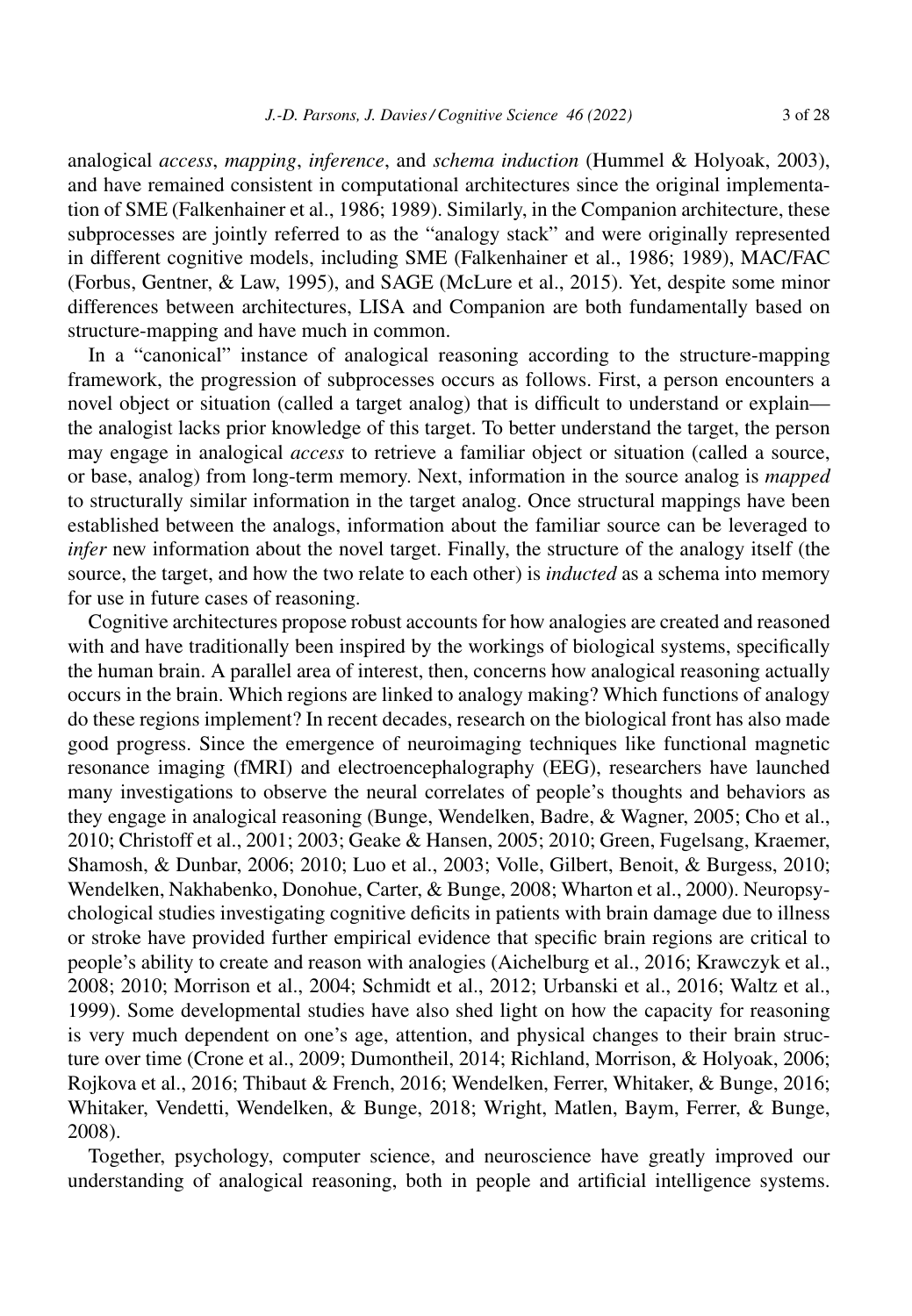However, knowledge gaps exist. One such gap concerns the computational subprocesses of analogy and the extent to which they map onto identifiable brain processes. Computational models have proposed that analogical reasoning occurs in a series of subprocesses. Meanwhile, neuroscience has linked analogical reasoning in general to specific brain networks. Yet, it remains unclear how brain networks and the individual subprocesses are related. Are different regions of the brain differentially recruited for each subprocess of analogy? Since computational models strive to implement a version of analogical reasoning that parallels processes in the human brain, it is important to understand whether these computational subprocesses are meaningfully reflected in patterns of neural activity as a person creates and reasons with analogies.

In this review, we address what is known so far from fMRI studies about the specific brain structures and functions involved in subprocesses of analogical reasoning. We suggest a set of challenges and pitfalls that current fMRI studies face when investigating the component processes of analogy. Moreover, we suggest some possible avenues that future fMRI studies may consider regarding task designs and analyses to better study the extent to which analogical subprocesses map onto biological brain processes. Ultimately, to the cognitive neuroscientist, we suggest that more studies investigating the component processes of analogy will be important to develop a comprehensive understanding of how this fundamental aspect of cognition unfolds in the brain. An improved vantage on the actual neural processes that comprise analogy making could directly improve studies of individual differences in analogical reasoning across people. This could enhance knowledge of how deficits in a particular analogical subprocess lead to difficulties in reasoning and learning more broadly. Meanwhile, to the computational modeler, new findings from neuroscience will be critical when evaluating cognitive architectures and testing the neural hypotheses they have generated. Our hope for this article is that, regardless of which field the reader most subscribes to, the topics reviewed here will highlight the benefits of cross-collaboration between psychology, computer science, and neuroscience and will help these cognitive sciences move toward an improved understanding of how we as humans learn about the world through analogies.

# **2. Analogical reasoning recruits a lateral, frontoparietal brain network**

In the past two decades, neuroimaging research has shed light on the neural substrates of analogical reasoning. In a meta-analysis, Hobeika, Diard-Detoeuf, Garcin, Levy, and Volle (2016) reported a set of brain regions that were reliably recruited during analogical reasoning across empirical fMRI studies. Their findings showed that the most anterior, left lateral region of prefrontal cortex (PFC) is critical to analogical reasoning. This region is sometimes called the anterior PFC, frontopolar cortex, or rostrolateral prefrontal cortex (RLPFC) and is located in Brodmann area (BA) 10. In addition, Hobeika et al. (2016) also found that both the dorsolateral prefrontal cortex (DLPFC; BA 9/46) and the ventrolateral prefrontal cortex (VLPFC; BA 44/45/47) were engaged in analogical reasoning across many empirical studies. Outside of PFC, other brain regions were responsive to analogical reasoning too, including the inferior parietal lobe (IPL; BA 7/40) and insula (BA 13). Similar findings were also reported in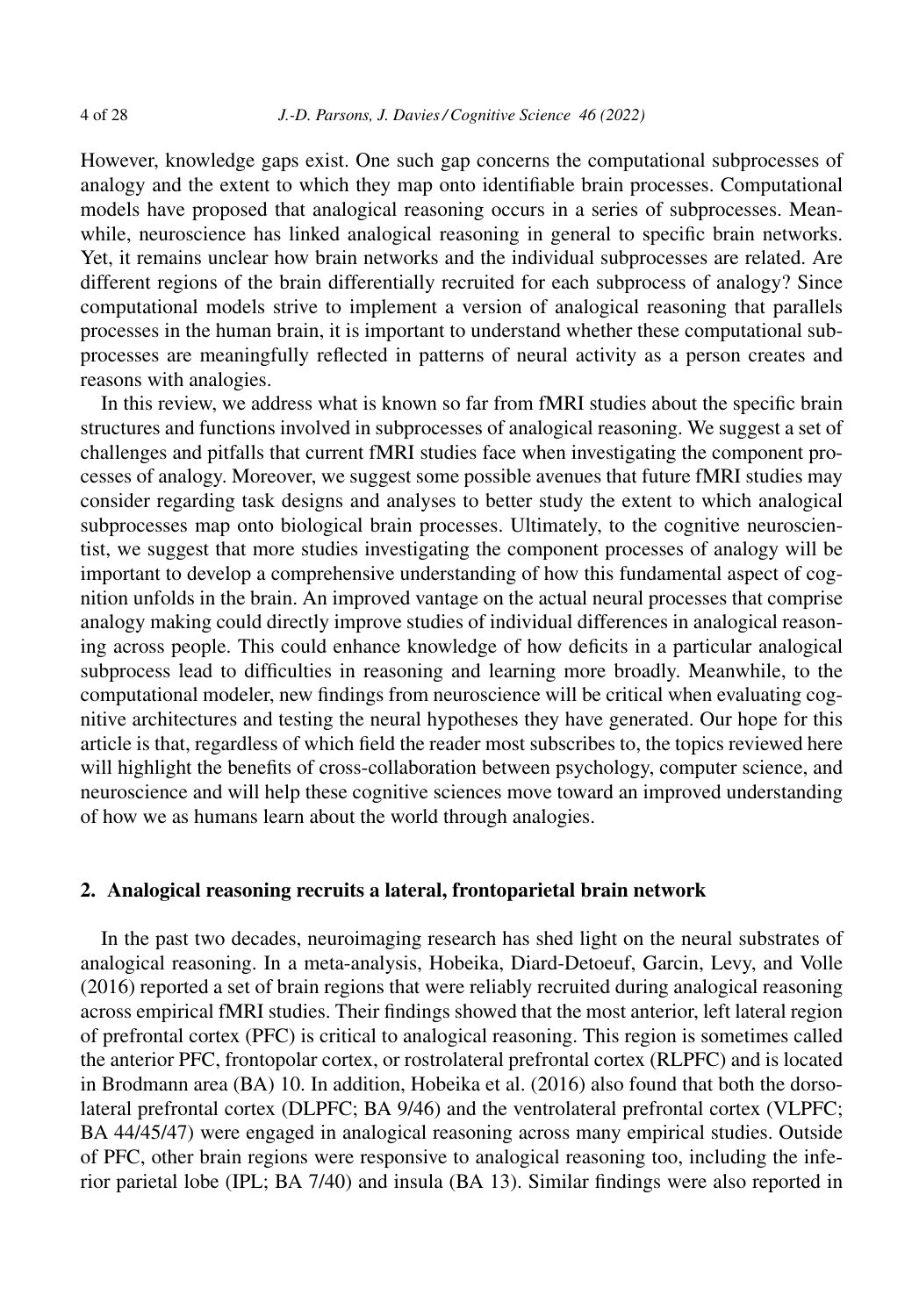a previous meta-analysis combining analogy and metaphor studies: the left lateral surface of PFC appeared to be especially important for analogical reasoning, and a broader frontoparietal network was observed in response to both analogies and metaphors (Vartanian, 2012). Thus, meta-analytic evidence indicates that a lateral frontoparietal network (LFPN) mediates analogical reasoning, in line with conclusions from earlier work (Green et al., 2006; Watson & Chatterjee, 2012).

There is good consensus about the different roles that these regions play in analogical reasoning. The **RLPFC (BA 10)** has long been established in relational integration, processes whereby simple sets of concrete relations are combined into more abstract and complex relational structures (Christoff et al., 2001; Kroger et al., 2002; Prabhakaran, Smith, Desmond, Glover, & Gabrieli, 1997; Waltz et al., 1999). One example of this is the finding that RLPFC can encode relational "categories" from instances of concrete objects, even when those objects are not perceptually similar (Davis, Goldwater, & Giron, 2017). The role of RLPFC as a hub for integrative processes is reinforced by lesion deficit studies that have shown significantly reduced ability to reason analogically when this part of the brain is damaged (Morrison et al., 2004; Urbanski et al., 2016). Within RLPFC, anterior and posterior regions are linked to differential functions, with the most anterior regions facilitating abstract integrative processing and episodic memory retrieval (Gilbert et al., 2006). Between RLPFC and adjacent regions, some evidence suggests that a rostrocaudal processing gradient exists within the PFC such that RLPFC, being the most anterior region, integrates the most complex, abstract information (Bader & Nee, 2018; Badre, 2008; Christoff, Keramatian, Gordon, Smith, & Mädler, 2009; Green et al., 2006; Krawczyk, McClelland, & Donovan, 2011).

The RLPFC is an influential brain region in analogical reasoning because of its role in abstract relational integrations. Yet, the left **DLPFC (BA 9/46)** is also vital because of its close connection to executive function and behavioral control. The DLPFC has long been linked to working memory (Manenti, Cotelli, Calabria, Maioli, & Miniussi, 2010; Petrides, 2000), which is important in analogical reasoning, when large relational structures must be held in active memory as they are compared (Morrison et al., 2001; Waltz, Lau, Grewal, & Holyoak, 2000). Badre and Nee (2018) suggest that RLPFC is more tuned to spatially and temporally abstract goal-oriented thinking, whereas DLPFC is better anatomically positioned to exert cognitive control over other brain regions based on immediate contextual considerations. In social contexts, for instance, the RLPFC might be important for integrating and representing social knowledge, while DLPFC is critical for influencing behavior based on that integrated knowledge (Steinbeis, Bernhardt, & Singer, 2012). One hypothesis is that RLPFC implements "schematic" control, while DLPFC implements "contextual" control, and so both regions exert control over lower systems but in different ways (Badre & Nee, 2018). Along these lines, Cho et al. (2010) showed that RLPFC and DLPFC activations during analogical reasoning corresponded to dissociable functions, namely, relational integration and cognitive control, respectively. Interestingly, higher-order reasoning in younger children, including analogical reasoning, seems to depend heavily on DLPFC function; yet, as children grow older, reasoning is largely offloaded to a circuit between RLPFC and IPL (Wendelken et al., 2016). Thus, DLPFC appears to play a fundamental role in analogical reasoning from early childhood; however, this role changes with age.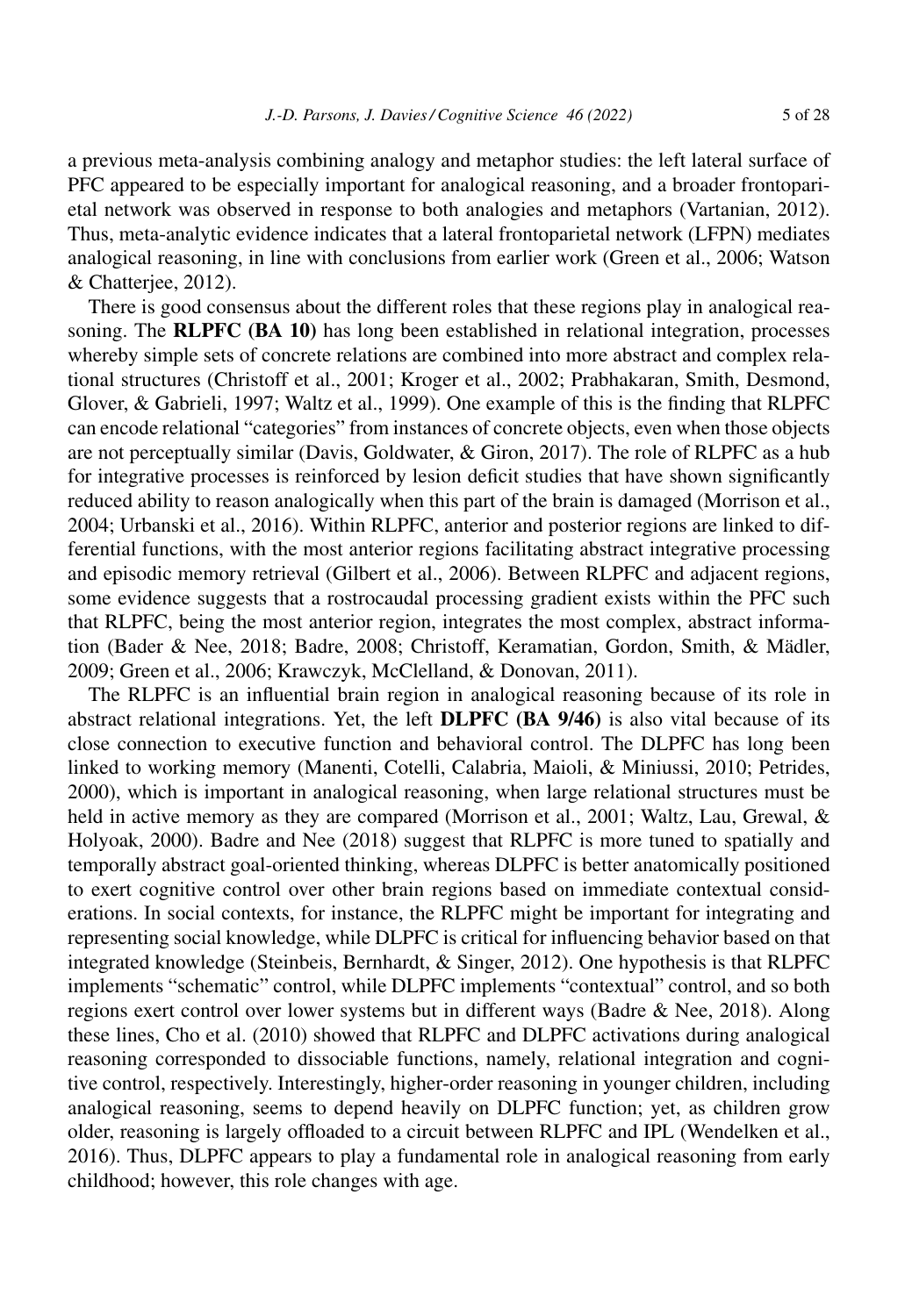Another region that responds to analogical reasoning and one which has received less attention overall is left **VLPFC (BA 44/45/47)**. This region has an established role in controlling the way that semantic knowledge is accessed in memory (Badre & Wagner, 2007). Different parts of VLPFC perform different functions. While anterior VLPFC (BA 47) retrieves stored semantic knowledge, the posterior VLPFC (BA 45) engages in selection mechanisms to control which semantic knowledge is retrieved. To facilitate these controlled retrieval processes, the VLPFC has extensive connections to the medial temporal lobes that support declarative memory (Barredo, Öztekin, & Badre, 2015). Similarly, recent evidence suggests that VLPFC and anterior temporal lobes work together to facilitate semantic categorization of objects (Matsumoto, Soshi, Fujimaki, & Ihara, 2021). In analogical reasoning, the VLPFC has been shown to represent the semantic knowledge associated with source and target analogs. In one study, RLPFC and VLPFC exhibited relations with dissociable task demands: RLPFC responded more to relational integration demands, whereas VLPFC responded to the strength of semantic associations between words in verbal analogies (Bunge et al., 2005). Moreover, according to meta-analytic evidence, the VLPFC tends to activate more for verbal semantic analogies than for analogies with visuospatial stimuli across studies (Hobeika et al., 2016). The VLPFC is, therefore, important in analogical reasoning because of its ability to interface with semantic knowledge, and this role is especially evident when the analogy is high in semantic content, as in the case of verbal analogies.

Beyond PFC, it is well established that the **IPL (BA 7/40)** is another key brain region that responds to analogical reasoning. Like RLPFC, the IPL also contributes to relational reasoning (Wendelken, 2015) but unlike RLPFC, the IPL is thought to be responsible for spatial processing during visuospatial analogies and matrix problem tasks, rather than relational integration per se (Watson & Chatterjee, 2012). Indeed, the posterior parietal cortex is known more broadly for its link with spatial cognition and spatial relational processing (Ackerman  $\&$ Courtney, 2012; Amorapanth, Widick, & Chatterjee, 2010). Reflecting the IPL's role in spatial cognition, visuospatial analogy and matrix problem tasks more specifically recruit regions of left IPL than do verbal analogies that do not rely on spatial processing (Hobeika et al., 2016). Beyond spatial cognition, the IPL might be an especially important brain region considering its ubiquitous role in large-scale brain network activity (Igelström & Graziano, 2017). Several networks, including the default-mode network (Raichle, 2015) and frontoparietal control network (Niendam et al., 2012; Ptak, 2012), have nodes located in IPL. If analogical reasoning is facilitated by network activity across multiple functionally connected regions, then IPL might be more central to analogical reasoning than once thought.

These brain regions all consistently activate in response to analogical reasoning tasks and together form a left LFPN underlying analogical reasoning ability in humans (Hobeika et al., 2016; Vartanian, 2012). Importantly, analogical reasoning is in fact rooted in a more fundamental kind of cognition called relational thinking (Holyoak, 2012). Relational thinking can be described as any cognitive process involving operations over *relationships* between symbolic representations, whether these are representations of objects, situations, or people (Halford, Wilson, & Phillips, 1998). Analogical reasoning is a prime example of relational thinking (Gentner, 2010) and is suggested to be the most fundamentally important quality of both human cognition (Penn, Holyoak, & Povinelli, 2008) and artificial intelligence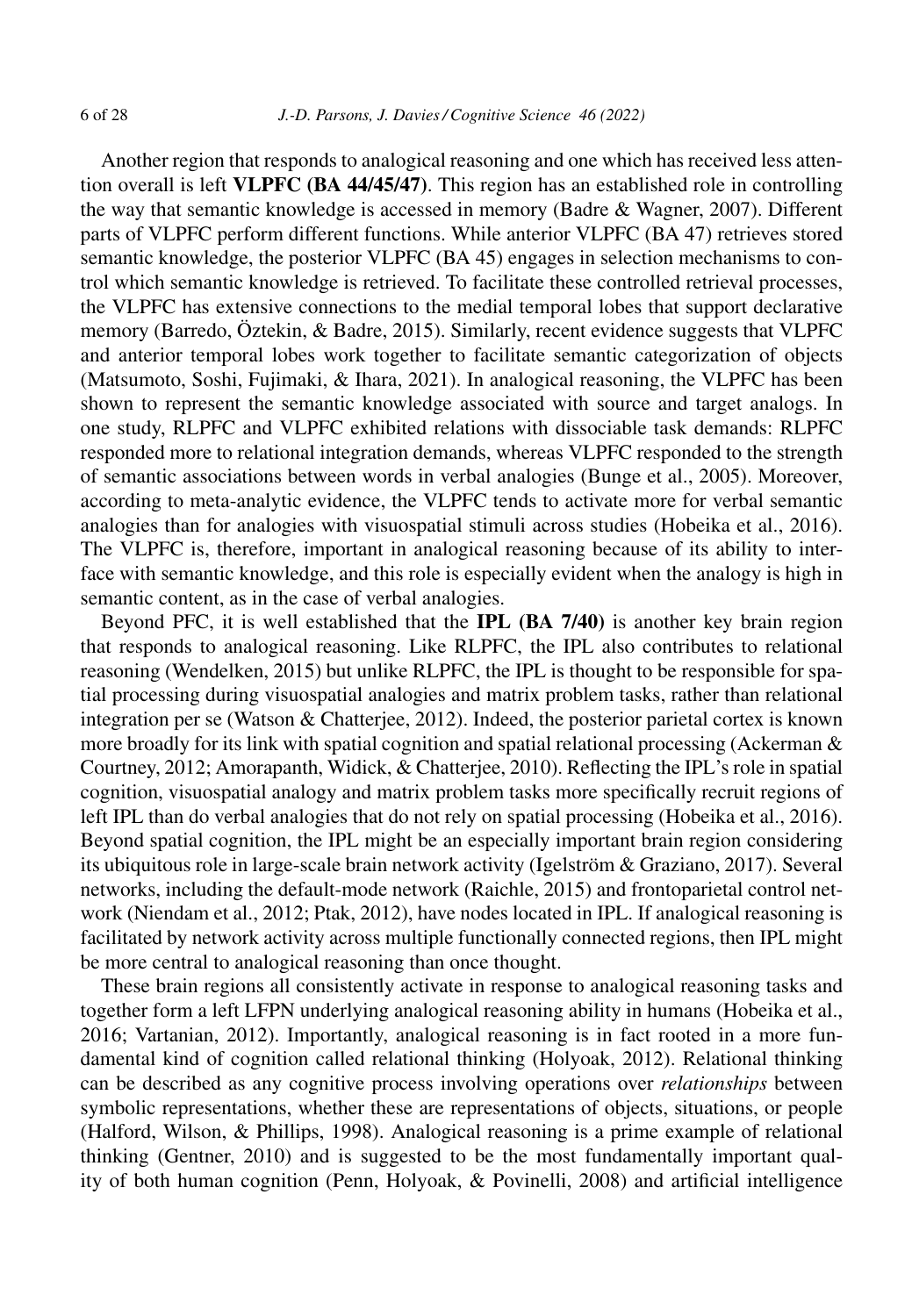(Forbus, 2016). Critically, relational thinking is associated with activity in an LFPN containing the same brain regions that are linked to analogical reasoning; the left RLPFC, DLPFC, VLPFC, and IPL are all responsive to both relational thinking and analogical reasoning (Vendetti  $\&$  Bunge, 2014). Therefore, a large portion of the neural activity observed in response to analogical reasoning emerges as a component of the greater LFPN underlying relational thinking in humans. An important aim for empirical work will be to study the network activity within LFPN as people reason analogically (e.g., Hammer et al., 2019), since investigations into larger attention and control networks may provide new insights into the functional organization of the human brain (Power & Petersen, 2013).

#### **3. Neural correlates of analogical subprocesses**

Although there is good evidence connecting analogical reasoning to brain regions within LFPN, less evidence is available regarding the individual subprocesses of analogy and how they relate to this brain network. How do *access*, *mapping*, *inference*, and *schema induction* relate to structures and functions in LFPN? To date, only a handful of neuroimaging studies have attempted to investigate this question (Krawczyk, McClelland, Donovan, Tillman, & Maguire, 2010; Qiu, Li, Chen, & Zhang, 2008; Volle et al., 2010; Wendelken et al., 2008). A common feature of these studies is that they all used various forms of the four-term analogy task. In four-term analogy tasks, analogies are presented as stimuli to subjects in a particular format, that is, "A is to B as C is to D" (or "A:B::C:D" for short). The terms A and B together represent the source analog, and C and D represent the target analog. Thus, the predicate "an electron is to an atomic nucleus as a planet is to a star" is a four-term analogy. Words and arbitrary symbols are acceptable as terms in a four-term analogy, but so are visual images, such as in the People Pieces Analogy Task, which uses cartoon characters (Viskontas, Morrison, Holyoak, Hummel, & Knowlton, 2004).

In the following sections, we briefly review the findings from these four-term analogy neuroimaging experiments and connect them to the canonical subprocesses of analogical reasoning. We chose to explicitly consider analogical mapping, access, and inference since these are common components of analogical reasoning that are represented in different cognitive architectures (Forbus & Hinrich, 2017; Hummel & Holyoak, 2003). The Companion architecture does not reference schema induction, but we discuss schema induction here because it is a relevant component for LISA and was part of Genter's original structure-mapping hypothesis (Gentner, 1983; Gick & Holyoak, 1983; Hummel & Holyoak, 2003). In the sections thereafter, we discuss challenges for these kinds of investigations and offer possible ways that future fMRI experiments may adapt their paradigms to better identify the relationship between computational subprocesses of analogy and biological mechanisms in the human brain.

#### *3.1. Analogical mapping*

Mapping is the core subprocess of analogy and is thought to be preceded by analogical access and followed by analogical inference. However, unlike access and inference, which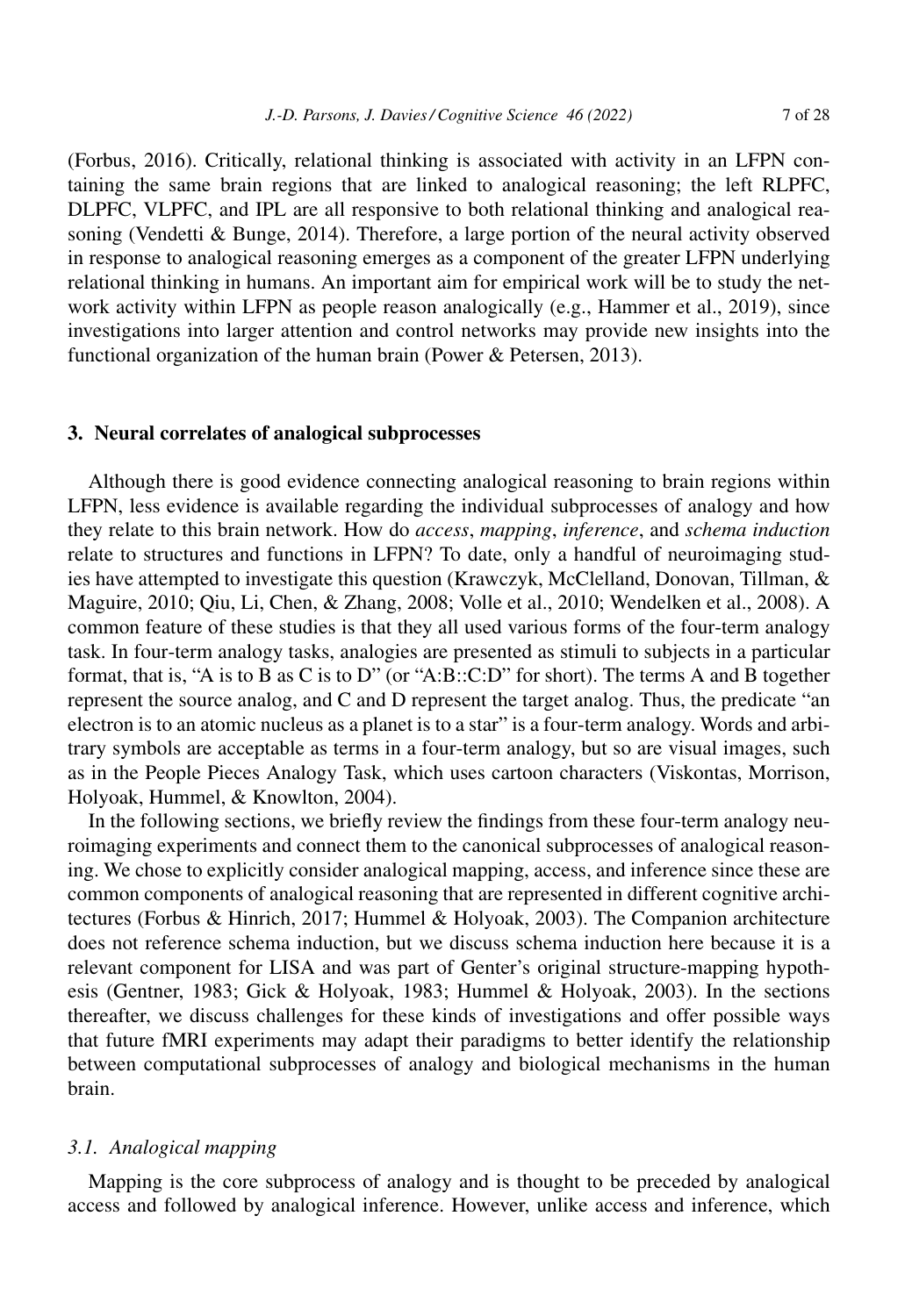are optional subprocesses that might or might not occur depending on the situation or context, mapping is the fundamental operation in every case of analogical reasoning; mapping makes the analogy (Hummel & Holyoak, 2003). Mapping is an expensive subprocess because it is an integrative function that discovers second-order relations between first-order predicates. This integrative function is constrained by structural, semantic, and pragmatic considerations. Furthermore, it requires multiple sets of elements and relations to be held in working memory as the mapping subprocess is applied (Holyoak & Thagard, 1989). Given that mapping is both a highly important subprocess and an expensive one, a key question is: where does mapping occur in the brain?

Mapping is a higher-order comparison that depends on relational integration, a cognitive function that has been strongly linked to the RLPFC (Krawczyk, 2012). Consistent with the established role of RLPFC in relational integration (Waltz et al., 1999), fMRI studies have consistently found strong activations in RLPFC and adjacent areas of PFC when people engage in analogical reasoning (Hobeika et al., 2016). Moreover, RLPFC is suggested to sit at the top of a relational processing hierarchy in PFC (Christoff et al., 2009; Green et al., 2006; Krawczyk et al., 2011), indicating that it is a main brain region for the purposes of relational integration and is most likely central to analogical mapping as well. But to what extent does activation in RLPFC actually represent higher-order comparisons occurring during the mapping subprocess? If RLPFC is the "mapping" region in the brain, then it should primarily respond to mapping demands during analogical reasoning as opposed to demands associated with the other subprocesses, including access, inference, and schema induction.

Yet, two neuroimaging studies demonstrate that this story may not be so simple. In one study, Krawczyk et al. (2010) had participants complete a four-term analogy task while in fMRI. In this task, the researchers separated each trial into three distinct phases. In the encoding phase, participants viewed two images on-screen that together constituted a source analog (e.g., images of a telescope and a boat). Then, after a small delay, the mapping/inference phase would begin, where a third image would be presented (e.g., a periscope) and the participant would try to imagine what kind of fourth image would be required to create an analogy. After another delay, in the response phase, a real fourth image would be shown (e.g., a submarine) and the participant would need to indicate via yes/no response whether the first and second images were analogous to the third and fourth images (e.g., "a telescope is to a boat as a periscope is to a submarine"). At each phase of the trial, the fMRI scanner measured neural responses. As a control, participants also completed matched semantic and perceptual tasks with the same phase-structure. Hence, this task design enabled the researchers to isolate brain responses related to analogical reasoning at each of three different task phases, namely, encoding, mapping/inference, and response.

This experiment found that several regions of PFC were more active during the analogy task than during the matched perceptual and semantic tasks, confirming the role of regions like RLPFC and DLPFC in analogical reasoning. However, the truly novel and striking finding was that regions of PFC were also more active during the encoding phase of analogical reasoning than during the mapping/inference phase. This "encoding" period activated a broad set of brain regions, implying that most of the cognitive load and processing demands were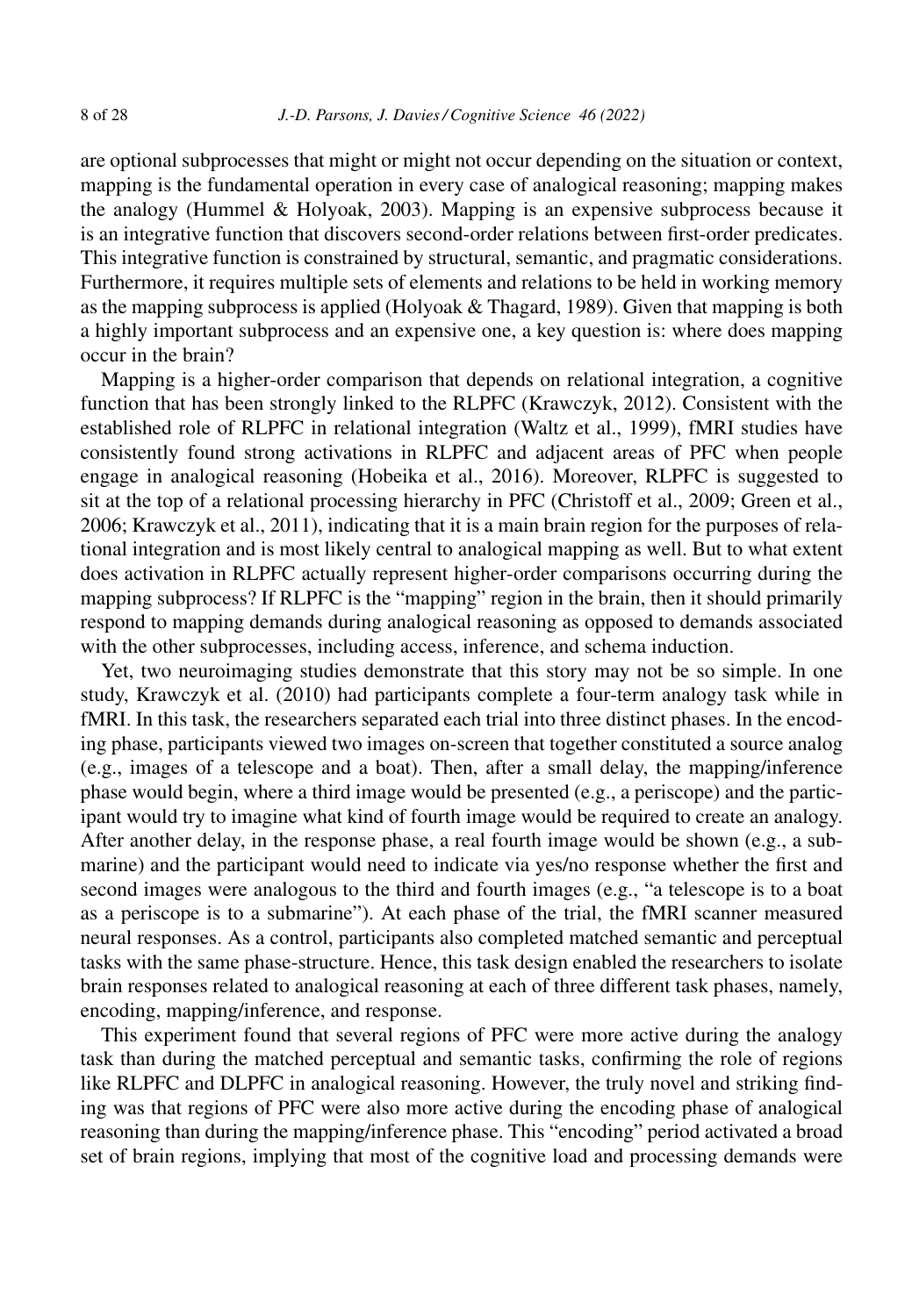placed on this initial part of the trial, rather than the part where participants engaged in mapping and inference—the more essential parts of analogy.

In a second, similar experiment, Volle et al. (2010) had participants make judgments about six-term analogies (i.e., A: B: C:: D: E: F) while in fMRI, with trials again separated into separate encoding and mapping phases. In this experiment, participants would first see a source term on-screen (e.g., a collection of three arbitrary alphanumeric symbols varying in size, color, and other parameters), and after a delay, two similar target terms would be presented, and participants had to choose which of the two targets was more analogous to the source. In another version of the task designed to serve as a perceptual control, participants were instead required to choose the target that possessed perceptual characteristics matching those of the source. Hence, much like Krawczyk et al. (2010), this six-term visual letter paradigm enabled Volle et al. (2010) to investigate brain responses associated with the encoding and mapping phases of their tasks.

The findings from this experiment mirrored those found by Krawczyk et al. (2010). Brain activity in RLPFC during the analogical reasoning task was stronger than during the matched control task. Additionally, the same striking finding was found where the encoding phase of the experiment again elicited stronger brain activity than did the mapping phase. Neither study was able to offer a conclusive explanation for why brain responses in RLPFC were more prominent during the encoding phase than the mapping phase. The authors offered similar interpretations that early activation of RLPFC during the encoding phase may reflect a kind of semantic retrieval of rule-based knowledge. Yet, both studies also found that other memory-related regions of LFPN, such as VLPFC and DLPFC, were more active during the encoding phase than the mapping phase. In particular, the VLPFC has a well-established link with controlled retrieval of semantic and episodic memories (Badre & Wagner, 2007). Similarly, the DLPFC has long been known to play a role in working memory (Barbey, Koenigs, & Grafman, 2013). It is, therefore, unusual that RLPFC, rather than VLPFC or DLPFC, was suggested to activate for the purposes of semantic retrieval. Given that RLPFC is mainly believed to facilitate relational integration during analogical reasoning (Hobeika et al., 2016), the conclusion that RLPFC mainly serves to facilitate semantic retrieval as relations are encoded somewhat undermines conventional perspectives on this brain region.

Other work has since demonstrated that RLPFC activity is not just relevant for analogical reasoning; it is essential. In a lesion-deficit study, Urbanski et al. (2016) demonstrated that people who have damage to left RLPFC show clear deficits in analogical reasoning ability. Lesion-deficit studies have also shown that damage to other areas of PFC can hinder analogical reasoning as well (Aichelburg et al., 2016; Krawczyk et al., 2008; Morrison et al., 2004), yet Urbanski et al. (2016) were able to show the special importance of RLPFC. To date, fMRI studies have established that every kind of analogical reasoning recruits RLPFC (Hobeika et al., 2016), that analogy making cannot occur without intact RLPFC function (Urbanski et al., 2016), and that the function of RLPFC in analogy making is abstract relational integration (Christoff et al., 2001; Christoff et al., 2009; Krawczyk et al., 2011). Meanwhile, cognitive architectures have also advocated that mapping occurs in every case of analogical reasoning, that mapping is a central mechanism in analogy, and that mapping depends on abstract relational integration (Forbus & Henrich, 2017; Hummel & Holyoak, 2003). Thus,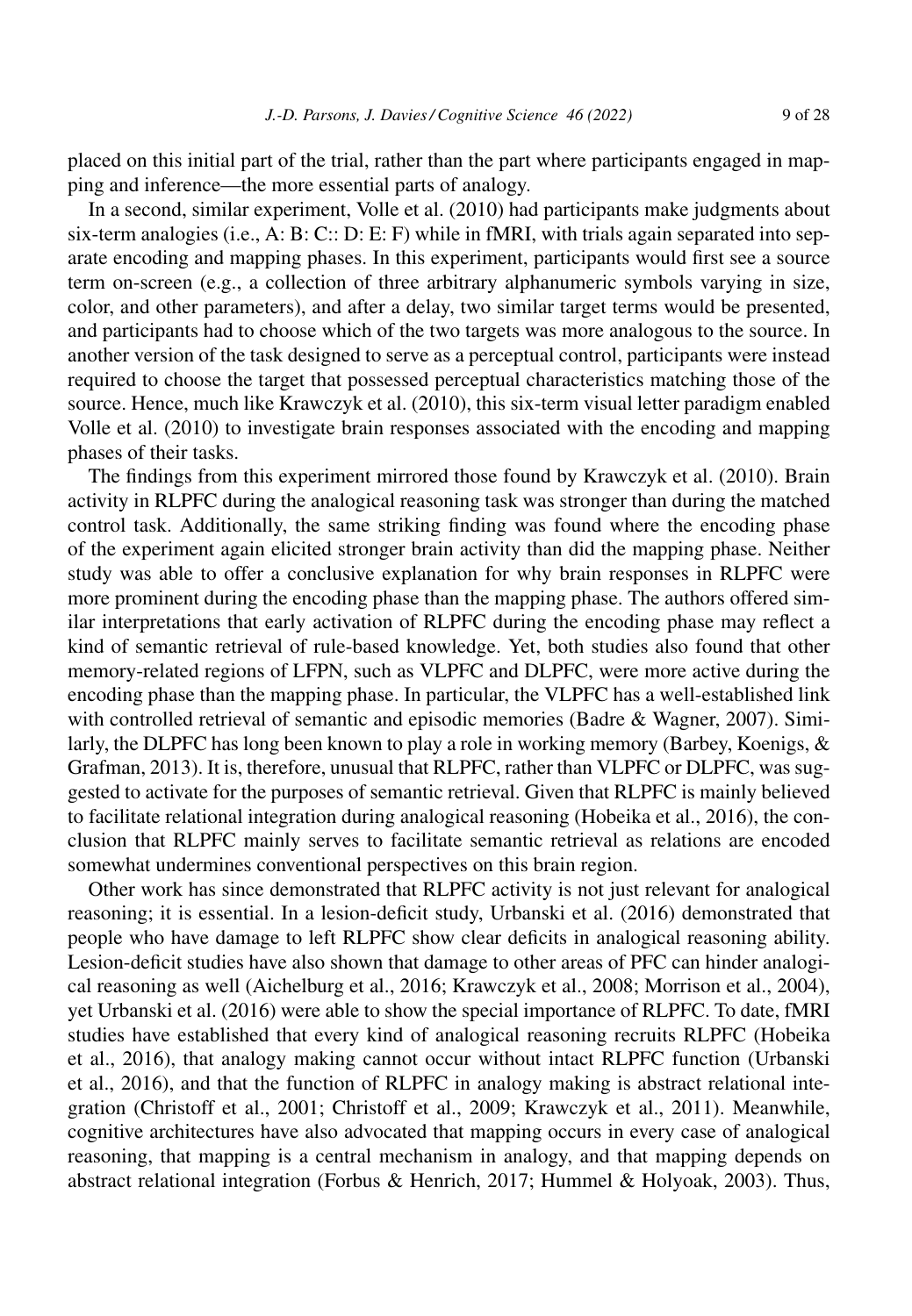it appears that RLPFC is by far the leading candidate for a "mapping region" in the brain. Yet, there is still insufficient evidence to conclude that RLPFC activity actually *represents* analogical mapping. More studies regarding the neural correlates of analogy subprocesses are required to fully discern whether RLPFC can be considered the "mapping region."

#### *3.2. Analogical access*

Analogical access occurs when a source analog is *spontaneously* retrieved from long-term memory. It is a mechanism for recovering stored knowledge that is analogous to some target situation or problem at hand. Access might be considered a less critical subprocess than mapping, because analogical access is "optional"––not every instance of analogical reasoning will involve accessing memory to identify a source analog. For example, in the people pieces analogy task, participants are shown two pairs of cartoon characters on a computer screen (i.e., a source and a target analog). The whole four-term analogy is available from the start of the trial, so mapping can initiate without any memory search for a suitable source analog (Viskontas et al., 2004). But in other tasks, like the original fortress and tumor word problem analogy (Gentner, 1983), success depends on remembering a previous context and mapping it to the current problem, which constitutes analogical access. Whether access occurs or not thus depends on the task. In the literature, four-term analogies typically omit access demands, while analogies presented in long text or "story" format are more effective at evoking analogical access and the retrieval of a source analog from memory (Ichien, Lu, & Holyoak, 2020).

Analogical access and the neural responses associated with it has not yet been directly investigated in fMRI. However, access describes a spontaneous retrieval process that should be related to established memory systems in the brain. Spontaneous retrieval is mediated by a key memory region, the hippocampus (Dimsdale-Zucker, Ritchey, Ekstrom, Yonelinas, & Ranganath, 2018). In the PFC, retrieval of semantic knowledge has been linked to a combination of cortical regions within left VLPFC, including anterior, mid-, and posterior VLPFC regions (Badre & Wagner, 2007). Furthermore, the VLPFC has direct anatomical connections running to inferior and lateral temporal regions (Croxson et al., 2005; Petrides & Pandya, 2002a; 2002b). These lines of evidence point to the VLPFC as one region that may help mediate analogical access.

The role of VLPFC in analogical reasoning and its specific relationship with semantic retrieval was demonstrated by Bunge et al. (2005). In this fMRI study, two words were presented onscreen for about 3 s, followed by instructions and then a second pair of words for another 3 s. Participants had to compare the two sets of words and either judge whether the word sets were analogous, or judge whether the two words in the second set only were semantically related to each other. These different kinds of trials allowed testing of brain responses related to analogical reasoning versus simpler semantic comparisons. It should be noted that both kinds of trials required semantic retrieval, but the analogy condition additionally required relational integration. Importantly, the researchers also manipulated the level of associative strength between the words. This was done to identify regions involved in controlled semantic retrieval. By varying both the kind of task and strength of semantic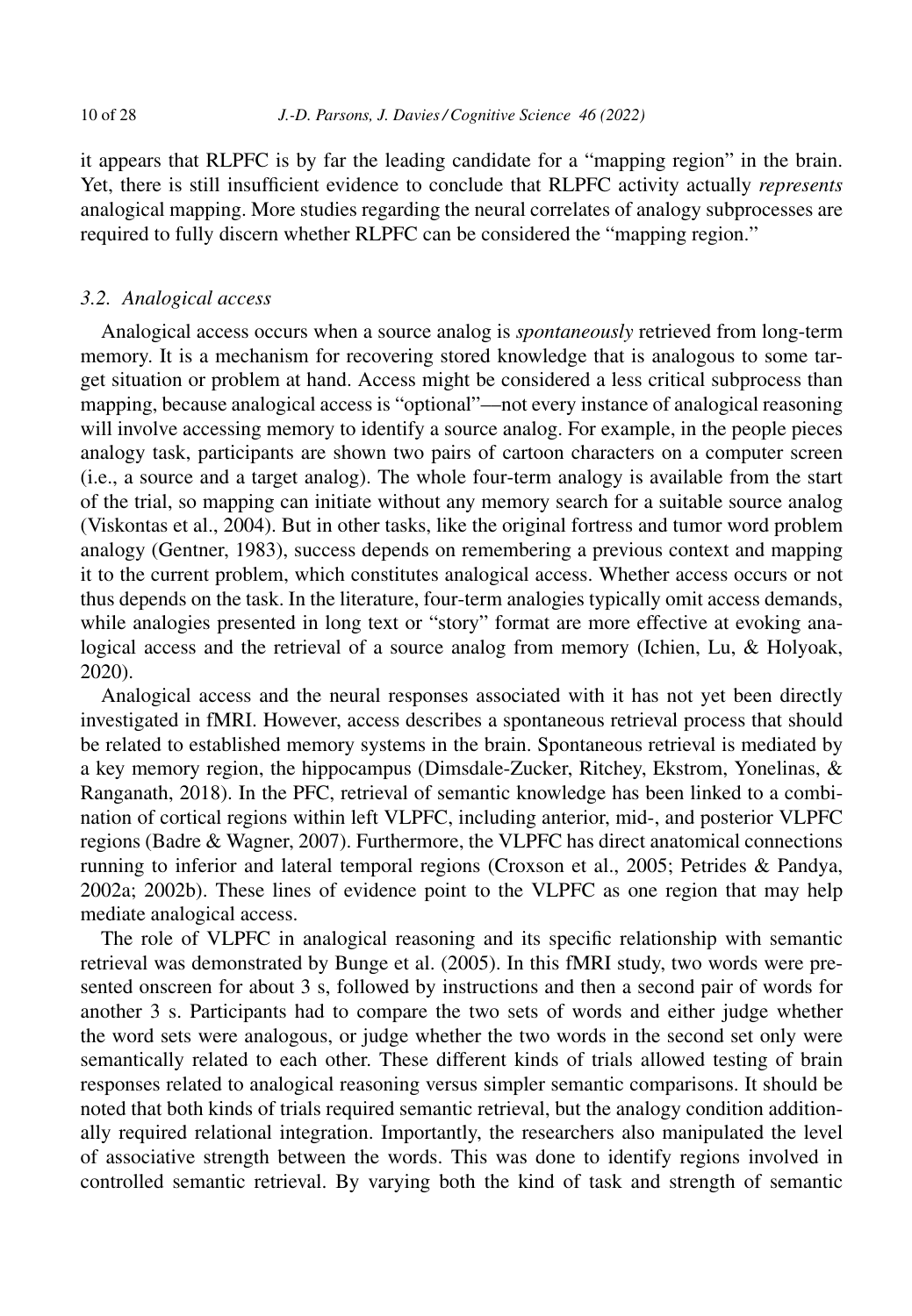associations, this paradigm enabled the evaluation of separate semantic retrieval and integration demands during analogical reasoning. Analysis of the neural responses revealed that both RLPFC and VLPFC activated more in analogy trials than in semantic trials. It was also found that activations in a specific region of VLPFC (BA 45) were responsive to the associative strength between words in the task. According to Bunge et al. (2005), this points to VLPFC as a noteworthy region in analogical reasoning as it may play an important role in selectively retrieving semantic knowledge from memory.

Yet, VLPFC activity during analogical reasoning can be observed even in the absence of an access component. Krawczyk et al. (2010) and Volle et al. (2010) did not have an access component in their studies, since neither study required participants to retrieve a source analog from memory to complete any of the trials. Even so, activity in VLPFC was observed during the encoding phase of both experiments. There is evidence that this region cooperates with PFC for the purposes of memory encoding (Kelley et al., 1998), and more recent findings suggest that it cooperates directly with left VLPFC during the disambiguation of semantic information (Vitello, Warren, Devlin, & Rodd, 2014). Based on these findings, it appears that VLPFC is a common brain response during analogical reasoning.

If VLPFC is important for analogical access, why does it activate during the "encoding phase," where no access demands exist? There are multiple possibilities. One possibility is that VLPFC implements general semantic retrieval and is not specific to analogical access. Access and encoding both require retrieval, but the nature of the information that is retrieved differs between access and encoding. A second possibility for the observed VLPFC activity during encoding could be that the "encoding" phase of these tasks actually elicited a kind of cognition and brain activity that extended beyond simple perceptual encoding. In the studies by Krawczyk et al. (2010) and Volle et al. (2010), participants were presented with an initial analog and told that they would need to make an analogy in the next couple of seconds. This may have led to an active "goal-state." To fulfill their provided goal, participants may have *predicted* possible analogs that could appear in the second phase of the task. This anticipation of the next stimulus might have resembled a form of analogical reasoning all on its own. It may have corresponded to a less spontaneous and more controlled version of analogical access, where participants actively made internal guesses about possible analogs that might appear next. If this were the case, then brain activity during the "encoding phase" may not have reflected any particular "stage" of analogical reasoning, but rather many smaller instances of analogical reasoning that occurred rapidly and continuously as participants anticipated the next analogy term.

Additional studies indicate that analogical access is probably linked to memory systems in hippocampus and VLPFC as many researchers have speculated. Just as analogical reasoning is fundamentally a form of relational thinking, access itself is fundamentally a form of cross-contextual relational retrieval (Jamrozik & Gentner, 2020). Relational retrieval has been investigated in fMRI and has been shown to involve both VLPFC and hippocampus. In a study by Giovanello and Schacter (2012), participants saw a series of unrelated noun pairs. For each pair, they had to create a sentence that linked them; this promoted "encoding" of the word pair. Then, in a separate retrieval task, participants were presented with word pairs again, but this time had to indicate if both words were familiar and recognizable.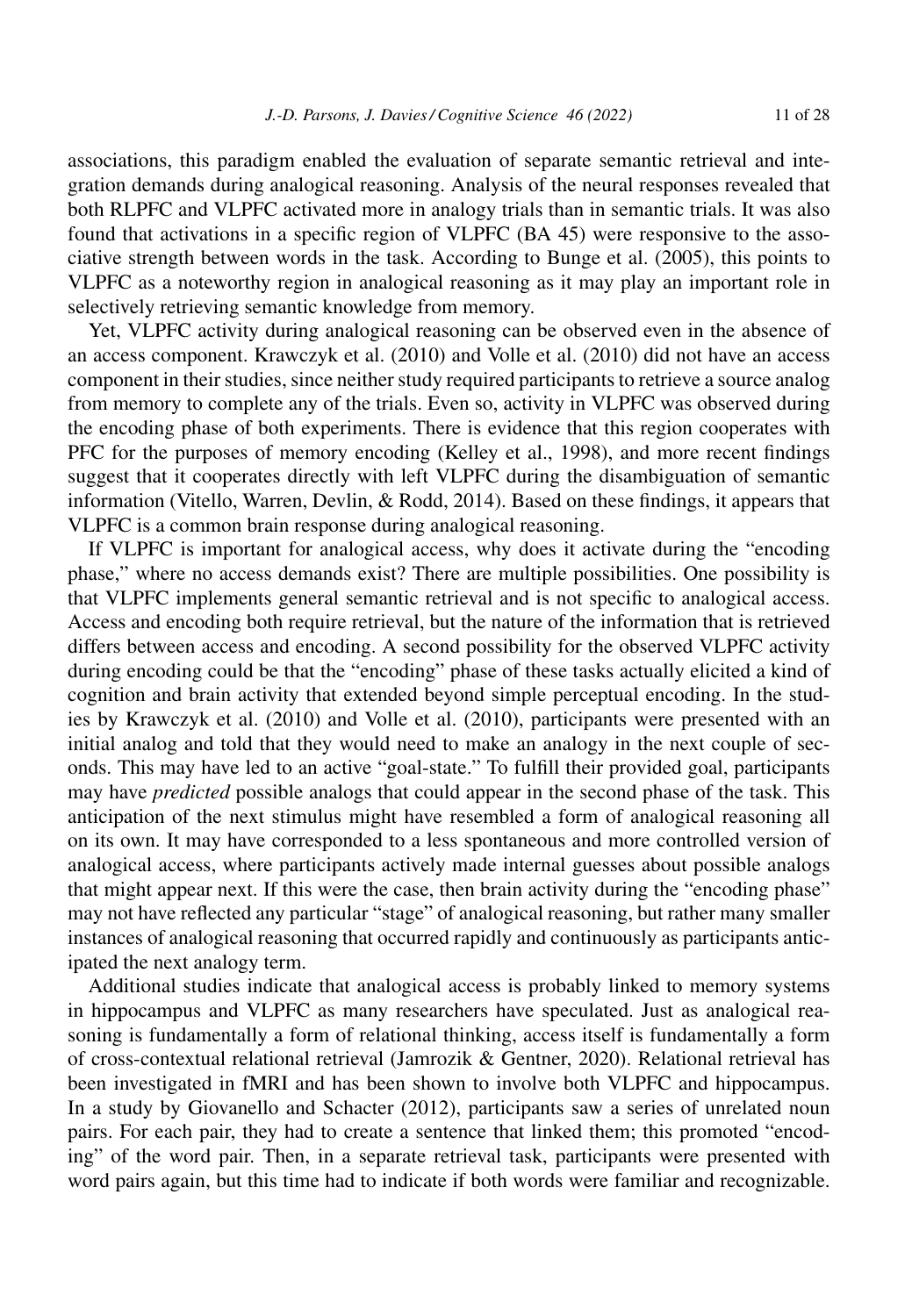Critically, the relational complexity of the word pairs was also varied to identify the differences in brain function between normal semantic retrievals and relational retrievals. They found that in adults, DLPFC, VLPFC, and hippocampus all activated more when people recognized more relationally complex word pairs. These results lend support to the possibility that analogical access is a function of memory systems in PFC and hippocampus. Additional evidence for the role of hippocampus also comes from work on unconscious analogical reasoning, which is another example of spontaneous access (Reber, Luechinger, Boesiger, & Henke, 2014).

Analogical access is somewhat underappreciated; beyond studies of relational retrieval, it has not been investigated in fMRI. This may owe in part to ongoing theoretical conflicts about how access truly operates in the brain (Hofstater & Sander, 2013; Robbins, 2017). One crucial, repeated finding regarding analogical access is that although relational information is key for analogy making, semantic information is just as important because it more readily cues retrieval processes (Jamrozik & Gentner, 2020). When reasoning analogically, people only succeed in problem solving about 10% of the time when retrieval of a source analog is guided by relational information (Genter & Smith, 2012; Gentner, 2010). However, when the retrieval of a source analog is instead guided by semantic information, the success rate of problem solving skyrockets to 60%. Indeed, although the depth of an analogy depends on relational similarities, analogy making itself is frequently guided by surface-level semantic similarities (Forbus et al., 1995). Therefore, it is important that work in neuroscience continues to develop an understanding of analogical access using neuroimaging techniques like fMRI, since better analogical access can directly enhance problem solving.

# *3.3. Analogical inference*

Once a source analog has been retrieved from memory and structural mappings have been established between the source and target, there is an opportunity for additional inference and learning. Inference works by using prior knowledge about the source analog to bootstrap one's learning about the target. For example, if a student encounters a visualization of an atom like hydrogen, they may notice that it resembles a solar system: a small electron orbits a larger nucleus. These relational similarities can encourage creative guesses about the nature of atoms. The student may infer that if gravity holds the planets and stars together, then it must also be gravity that holds electrons and nuclei together. Yet, this would be false, and the teacher may correct that it is electromagnetism which links atomic particles together, not gravity. In this case, although the student's inference was wrong, the analogical mappings still *enabled* inference in the first place. Hence, analogies can promote learning by combining inferences with external feedback about their correctness (Hummel & Holyoak, 2003).

While the neural correlates of analogical inference have been difficult to pinpoint, some evidence is available to support the involvement of RLPFC in this component process. Using fMRI, Wendelken et al. (2008) investigated differences in brain responses between two fourterm analogy tasks that leveraged word analogies (e.g., "painter is to brush as writer is to pen"). In the comparison task, participants were presented with all four words at once, and only had to make a yes/no judgment about whether the former two terms (painter is to brush)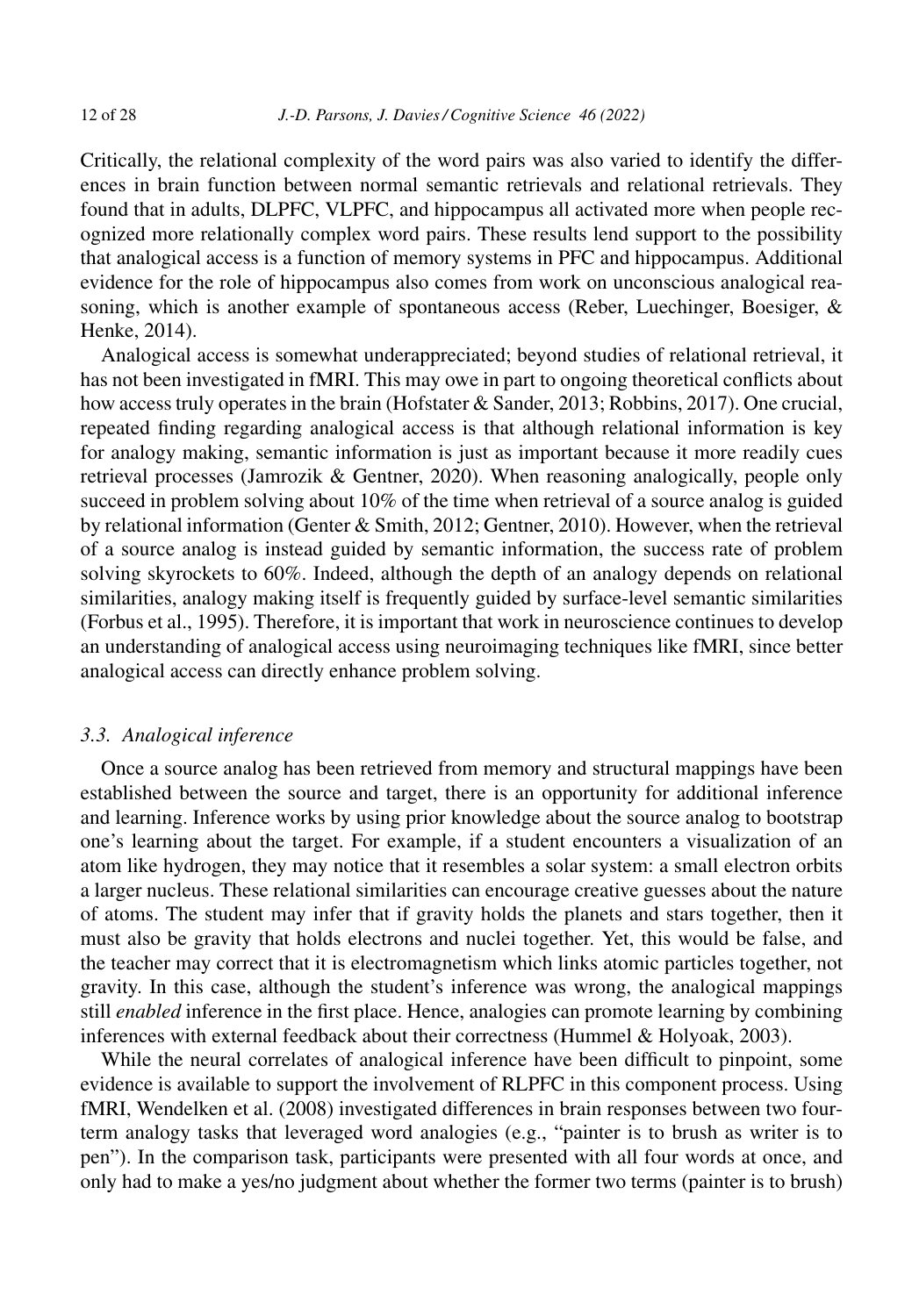expressed a relational match with the latter two (writer is to pen). In the completion task, participants would not be presented the fourth and final word (pen); instead, they would be expected to infer it based on the initial three words. Both tasks required analogical mapping, but only the completion task required an analogical inference component.

The study found that two regions of anterior PFC were associated with the completion task and, therefore, analogical inference: left middle frontal gyrus (BA 8) and left medial frontopolar cortex (BA 10). On the other hand, during simple comparison, bilateral RLPFC and VLPFC activation (BA 10/47) was observed. This suggests that RLPFC and VLPFC were significantly active when analogical mapping alone was necessary to solve analogy problems, but not when both mapping and inference were necessary, a peculiar result given that adding a new task demand ought to increase, not decrease, the recruitment of neural resources (e.g., Cho et al., 2010). However, it has been pointed out that the lack of a concrete baseline condition could account for this result. In fact, Krawczyk et al. (2010) later found that the mapping/inference phase of analogical reasoning does recruit RLPFC and VLPFC (BA 10/47) when compared to a baseline condition. Hence, these regions of PFC tend to be stable brain activations during analogical reasoning regardless of whether inference demands are included or not.

Similar findings were found by Qiu et al. (2008). In this study, four-term analogies using lowercase letter strings (e.g., abc: abe:: ijk: ijm) were used to investigate the component processes of analogy using event-related potential (ERP) measures. Qiu et al. (2008) used a completion paradigm, wherein participants were exposed to the source analog (abc: abe) at least 2 s before presentation of the target analog (ijk: ?), at which point participants had approximately 3 s to infer the final term of the analogy. Then, a possible response (ijm) appeared on screen, and participants had to make a yes/no judgment about whether this solution was correct or not. Qiu et al. (2008) reported that in this ERP study, more activity was seen in the left PFC for the analogy tasks compared with the baseline tasks during the phase involving analogical mapping and inference. Specifically, analogical mapping and inference were associated with a robust, negative ERP component that developed in rostral PFC (BA 10) about 900–1200 ms after the presentation of target stimuli. This time window aligned with the segment of the task, where participants had to complete the analogy by inferring the final term. Additionally, at about 2000–2500 ms after target presentation, another negative ERP component was observed in dorsal PFC (BA 9), which the authors concluded may reflect maintenance demands as participants sought to verify that their inferences were correct.

These findings from Qiu et al. (2008) complement related fMRI investigations because together these studies demonstrate the recruitment of RLPFC as well as left, anterior PFC regions during analogical inference. It appears that RLPFC activations are observed ubiquitously across analogical comparison and completion tasks (i.e., whether an inference component is involved or not), consistent with claims that relational integration during mapping constitutes the core subprocess of analogy (Hummel & Holyoak, 2003). Analogical inference recruits additional regions of medial and lateral PFC. However, the precise regions recruited by analogical inference and not mapping will require additional investigations to pinpoint due to some discrepancies in task designs among existing studies (Krawczyk et al., 2010; Wendelken et al., 2008).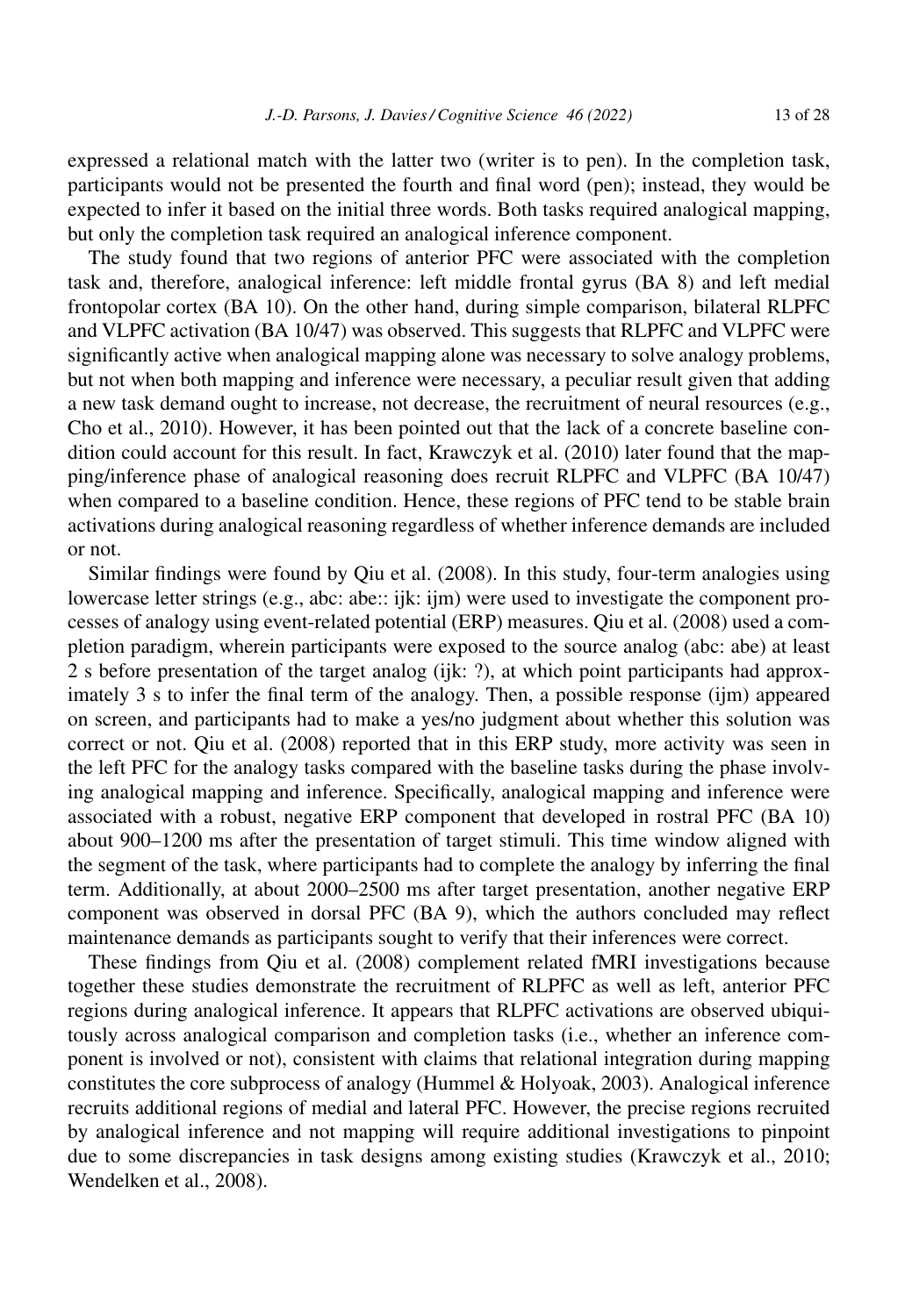Another relevant finding comes from an fMRI study on relational inference (Reber, Luechinger, Boesiger, & Henke, 2012). In this study, word pairs were presented to participants subliminally, in order to have them encoded unconsciously. Some of the word pairs shared a word in common (e.g., "red-computer," "winter-red"), while some did not (e.g., "sockssushi," "beard-dust"). Word pairs with a common word were, therefore, related to each other. In a first step, participants unconsciously encoded the word pairs. In a second step, participants had to make judgments about the relatedness of the words that they had just seen. The researchers found that when two words were related through a common word (e.g., "computer" and "winter" through "red"), the hippocampal activity at the time of subliminal encoding increased compared to when the words were not related. But furthermore, the hippocampus also activated more during *judgments* of relatedness, which involved inference demands. Therefore, a unique insight from this study is that general inference processes leverage the hippocampus, but how exactly this brain structure contributes to inference remains shrouded. One possibility is that the hippocampus and PFC regions, such as RLPFC, coactivate during analogical reasoning; they may establish functional connectedness to implement analogical inference and mapping simultaneously (Forbus & Hinrich, 2017; Hummel & Holyoak 2003). In fact, given that the other subprocesses of analogy––access and schema induction––also rely on memory processes, the PFC–hippocampus connection could be vital link in general when modeling the brain's reasoning faculties.

#### *3.4. Analogical schema induction*

Schema induction refers to a subprocess of analogical reasoning whereby the making of an analogy can ultimately create or update "schemas" in memory. Schemas are best described as complex knowledge structures that exist in and are activated by associative networks (Ghosh & Gilboa, 2014). Research on memory schemas has focused on episodic memories, and analogies can depend on episodic memories too (Reber et al., 2014). However, there is a growing appreciation in neuroscience that episodic and semantic memory processes are interdependent (Renoult, Irish, Moscovitch, & Rugg, 2019). Episodic and semantic memories may both be latent within analogical reasoning. When an analogy is presented to a person as a stimulus, knowledge about the analogs must be retrieved from memory regardless of whether the knowledge is strictly episodic or semantic. The person can then apply their retrieved knowledge to compare the source and target. The outcome of this process (e.g., the comparison or inference) can then be associated with the retrieved memory schema itself, such that the instance of analogical reasoning is consolidated to memory and can inform future instances of reasoning. In this respect, the ability to retrieve, maintain, and update knowledge in memory schemas is an integral part of analogical reasoning.

Interestingly, some studies have manipulated how schemas are initially provided to participants. For instance, in the experiment performed by Wendelken et al. (2008), in each trial the source analog was either presented as an example (e.g., "foot is to boot") or else as a specific relation (e.g., "wear"). This meant that in some trials, participants had to extract the relational schema from the example, but in other trials, they were explicitly provided with the relational schema. The results did not show any differences in brain activity contingent on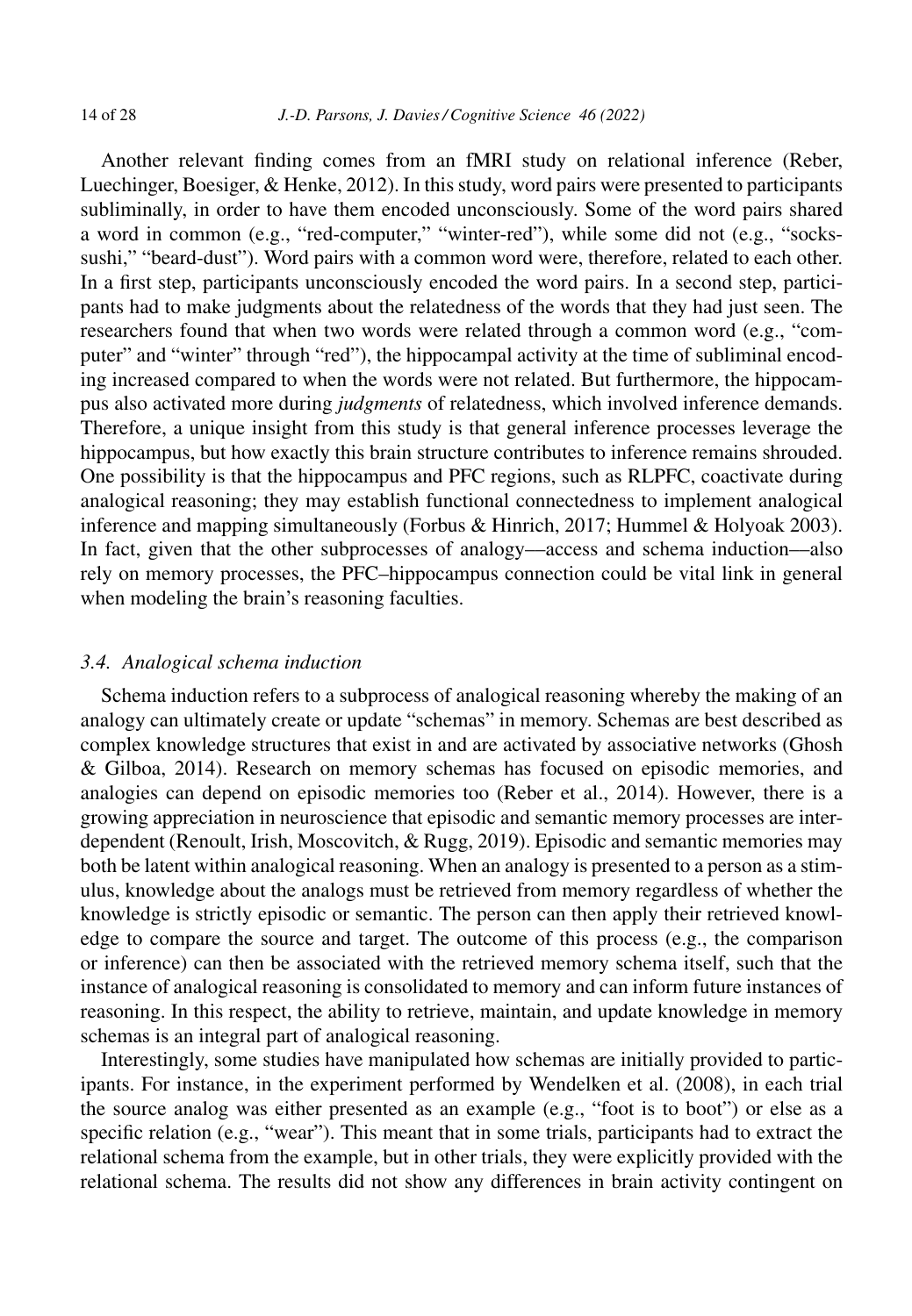the presentation of the source analog as an example or relation. However, reaction times were slower when the source analog was presented as an example, indicating that analogical reasoning was more cognitively demanding in these trials. This is presumably because when an example is available, participants have to encode the individual terms in the analog, retrieve the relational schema from memory, and then apply that schema in their problem solving; but when the source is presented as a relation, participants have immediate access to the schema and can apply it without delay.

Visuospatial analogy paradigms (Aichelburg et al., 2016; Urbanski et al., 2016; Volle et al., 2010) have used similar conditions, where participants either had to find the relational schema embedded within the source analog ("Find" condition) or else explicitly read the schema as a verbal rule ("Apply" condition). In these studies, no significant differences in participants' performance were observed between the Find and Apply conditions. These findings contrast with the results obtained from Wendelken et al. (2008) because they suggest that participants can complete the task with similar ease regardless of how the relational schema is presented. This discrepancy in findings was suggested to be due to learning effects (Volle et al., 2010). Participants may have repeatedly augmented their relational schemas in the Find condition, meaning that their ability to use these schemas could have improved over many repeated trials. Thus, performance in the Find condition may have matched the Apply condition due to relational learning between trials. Interestingly, a region of VLPFC (BA 45) in the inferior frontal sulcus (IFS) was more highly related to Find trials than Apply trials. Aichelburg et al. (2016) suggested that IFS might be involved in rule induction when no rule is explicitly provided to subjects. One possibility is that the IFS operates alongside RLPFC to represent relational schemas. The RLPFC may represent the inducted rule from IFS at a higher level of abstraction as a relational schema, consistent with the notion that RLPFC represents relational knowledge at the highest levels of abstraction (Bader & Nee, 2018; Badre, 2008; Christoff et al., 2009; Green et al., 2006; Krawczyk et al., 2011).

An important point to note about schema induction is that it is highly related to the framework of concept learning (Zeithamova et al., 2019) and the learning of relational categories (Gentner & Kurtz, 2005). In this framework, relational schemas are thought to be accessed through a neural pathway that links ventromedial prefrontal cortex (VMPFC) to the hippocampus (Gilboa & Marlatte, 2017; Preston, Shrager, Dudukovic, & Gabrieli, 2004, Zeithamova, Dominick, & Preston, 2012). Additionally, the default-mode network is believed to play a critical role in mediating episodic memory retrieval through this neural pathway (Raichle, 2015; Smallwood et al., 2021). Several of the studies discussed here have reported activity in medial regions of PFC during their analogy tasks (Krawczyk et al., 2010; Volle et al., 2010; Wendelken et al., 2008). However, VMPFC is discussed little in the analogy literature because it is a less robust neural correlate. The brain regions underlying analogical reasoning tend to be lateral rather than medial (Hobeika et al., 2016). Furthermore, it is well established that activity in VMPFC represents the subjective and emotional *values* of things, but value is not usually manipulated in analogy tasks; this may explain why analogy-induced fluctuations in VMPFC activity are minimal (Clithero & Rangel, 2014; Winecoff et al., 2013). On the other hand, the VLPFC is a far more involved brain region in analogical reasoning, and VLPFC also has links to hippocampus (Giovanello & Schacter, 2012) and memory retrieval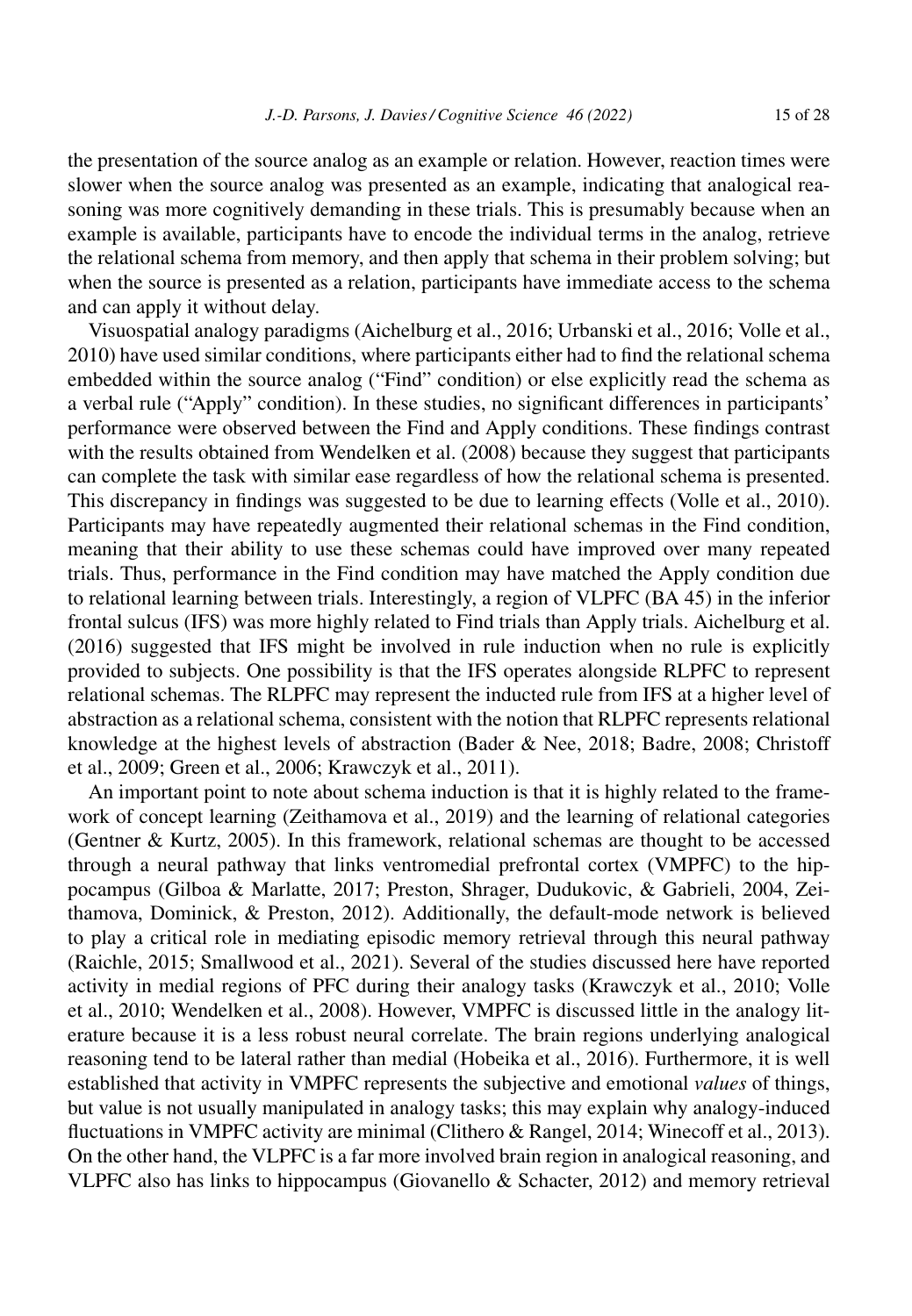(Badre & Wagner, 2007; Barredo et al., 2015; Wais, Kim, & Gazzaley, 2012). Yet, in fMRI studies of analogical reasoning to-date, it is unclear to what extent activity in VMPFC or VLPFC may have corresponded to the maintenance of relational schemas. It is also unknown to what extent default-mode network activity may have mediated maintenance of relational schemas. Hence, inducing new memory schemas during analogical reasoning may require VMPFC or VLPFC contributions, but the exact nature of these contributions and whether they depend on larger functional brain networks remains largely unexplored.

#### **4. Isolating the analogy subprocesses in fMRI: Challenges and pitfalls**

One limitation of the work reviewed above is that some subprocesses of analogical reasoning have received much more attention in fMRI studies than others. These studies have attempted to measure brain responses differentially associated with specific subprocesses of analogical reasoning, yet none has attempted to study brain responses across all four canonical subprocesses of analogy, and none has directly investigated the access, inference, and schema induction subprocesses. A very straightforward explanation for this is that the subprocesses are quite interdependent in the brain and, therefore, difficult to isolate and measure. Hummel and Holyoak (2003) note that "analog retrieval, mapping, inference, and schema induction, as well as rule-based reasoning, are all special cases of the same sequential, directional algorithm for mapping." Mapping is the core subprocess in both the LISA and Companion cognitive architectures because mapping reflects the fundamental integrative operation that every instance of analogical reasoning relies on. This has motivated formal investigations of analogical mapping in fMRI (Krawczyk et al., 2010; Volle et al., 2010; Wendelken et al., 2008). Yet, the neural correlates of analogical mapping are still not completely understood (Urbanski et al., 2016). Furthermore, the other subprocesses have received even less attention. While analogical access and inference have been investigated in fMRI, the available evidence for these subprocesses in the brain is limited (Giovanello & Schacter, 2012; Wendelken et al., 2008).

Isolating the subprocesses is a challenge in part because different subprocesses require specialized task designs to measure, as well as reasonable subtraction tasks for fMRI. The information presented in a four-term analogy task determines which subprocesses are necessarily evoked when a person completes the task. A good example of this was shown by Wendelken et al. (2008), who manipulated brain function related to analogical inference, and to an extent schema induction, by simply adjusting the four-term analogy task to provide different information to participants. In their paradigm, presenting only three terms and instructions to infer, as opposed to presenting all four terms and instructions to compare, made the difference between "analogy with inference" and "analogy without inference." Similarly, presenting the source analog as a "relation" or as an "example" altered the way that semantic information had to be accessed in memory and applied during the task, which also affects the nature of schema induction. Indeed, not all analogies are created equally: the kinds of information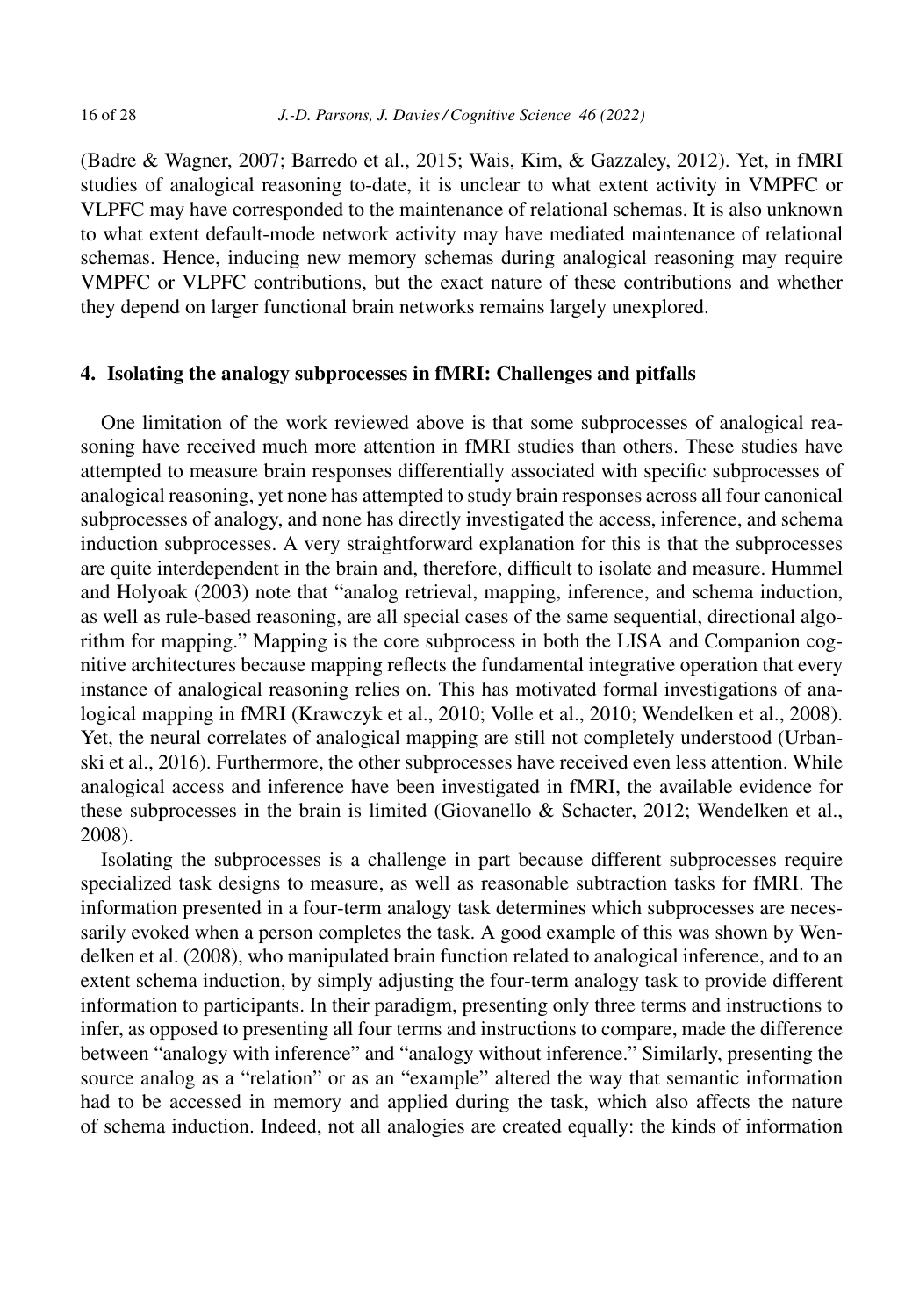presented in an analogy can affect the kinds of brain mechanisms that are recruited when one reasons analogically (Schmidt et al., 2012).

Importantly, beyond the source and target analogs, the instruction or "goal" of the task is also a relevant pragmatic cue that can help to determine which subprocesses will initiate. If a person were shown a target analog and instructed to adopt the explicit goal of creating an analogy, this would create an "encoding" phase like the ones investigated by both Krawczyk et al. (2010) and Volle et al. (2010). On the other hand, if a person were shown a target analog but given no goal to create an analogy, there is a far smaller chance that they would be spontaneously reminded about a relevant source analog, which would constitute a case of analogical access. The presence of a "goal" can, therefore, alter cognitive demands imposed by the task, including the subprocesses that are elicited. Since analogical reasoning is a way of processing information that puts new experiences in the context of older ones, the specific *kinds* of informative cues available in the environment (including not just the source and target, but other contextual and pragmatic cues like the goal) have a noteworthy impact on the precise subprocesses that are required at each instant.

This issue of "teasing out" brain activity related to specific subprocesses of analogy is further confounded by another challenge related to neuroimaging limitations. Cognitive architectures postulate that the subprocesses of analogy are temporally overlapping processes in the brain; in other terms, they are parallel processes (Hummel & Holyoak, 2003). Indeed, all subprocesses of analogy are considered to be part of a larger "guided pattern search" mechanism that constitutes the core mapping process. This guided pattern search is both a fast process and a complex one, with distributed patterns of neural activity in many regions of LFPN contributing to analogical reasoning on a very sensitive timescale. According to these architectures, mapping occurs in only hundreds of milliseconds and is a function of dynamic spreading activation throughout associative networks. Hence, there is enormous difficulty in temporally isolating the subprocess and measuring that activity using fMRI because of the poor temporal resolution that fMRI affords.

Studies that have separated their tasks into separate encoding and mapping phases represent a good initial attempt at measuring brain activity associated with distinct subprocesses (Krawczyk et al., 2010; Volle et al., 2010). This technique continues to be a primary means of analysis (Chiang, Peng, Lu, Holyoak, & Monti, 2021). By presenting different cues at different points in time, this paradigm "slows" the analogical reasoning process enough for fMRI to obtain multiple measurements in different temporal phases. Yet, there are pitfalls that come with such a design. The first is that during the encoding phase, participants may have constantly anticipated the presentation of the fourth and final analogy term. In this respect, the encoding phase may have actually corresponded to several rapid cases of analogical inference. This ties into a second pitfall, which is that encoding is not a canonical analogical subprocess. "Encoding," which refers to the activation of associative networks in response to external cues, is not a core facet of analogy making, but rather a general perceptual process that is required in every case of analogical reasoning. The extensive LFPN activity observed in these studies during the "encoding" phase is probably not explained by perceptual encoding alone. On the other hand, it is conceivable that a form of rapid, preemptive analogy making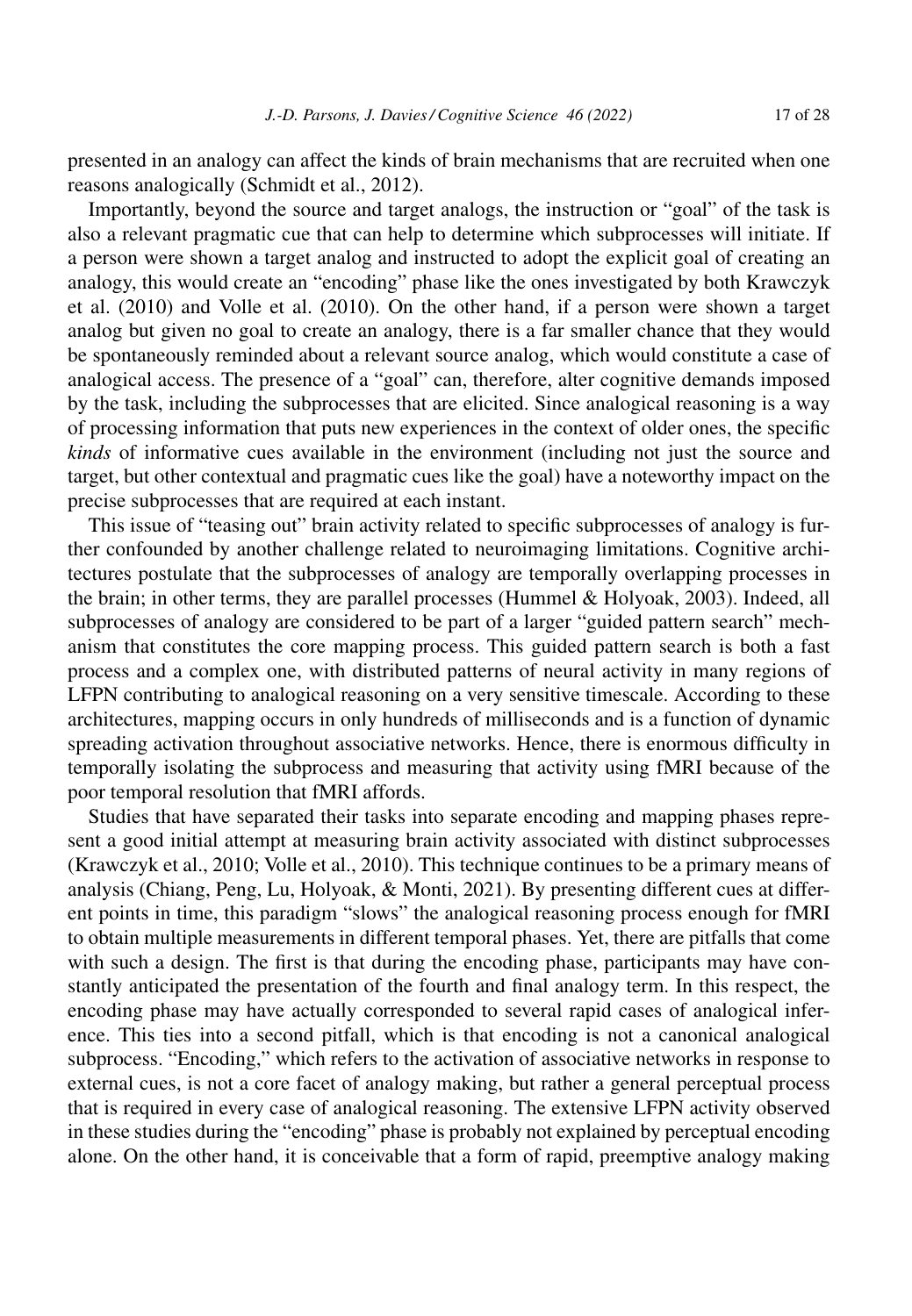occurs when people encode a source analog while knowing that the task will soon present a target and ask for a judgment about the validity of the analogy.

Since analogical reasoning occurs within a very small temporal window, wherein brain activations overlap and influence each other, EEG might be a promising avenue, as it provides superior temporal resolution. This was the strategy used by Qiu et al. (2008), who framed their investigation around schema induction. Yet, EEG is accompanied by the opposite problem of poor spatial resolution, in that it cannot measure precise, spatially distributed brain activations. This is perhaps an even greater limitation toward identifying the neural correlates of the analogical subprocesses. Even if the subprocesses occur in parallel and are difficult to temporally isolate, they still may have their own unique "spatial signatures" in the brain. Indeed, this seems to be the case: different kinds of four-term analogies recruit different subsets of brain regions in LFPN (Hobeika et al., 2016). Thus, when considering how analogical subprocesses relate to actual brain processes, it appears that specific cues in four-term tasks lead to cognitive demands for particular subprocesses, which is reflected by differential activation of the LFPN across regions like RLPFC, DLPFC, VLPFC, and IPL.

# **5. Avenues for future fMRI investigations: Task designs and analysis methods**

Based on the established cognitive architectures that strongly feature analogy (LISA and Companion), there are two premises regarding the "canonical progression" of analogy subprocesses that future fMRI studies may consider when designing paradigms to isolate and measure associated activity in the brain. The first premise is that very few laboratory fourterm analogy tasks elicit "canonical" cases of analogical reasoning. Different kinds of tasks elicit different subsets of analogical subprocesses; access, mapping, inference, and schema induction are not all measurable in every case of reasoning. It is possible to design fourterm analogy tasks that omit access and inference demands entirely. Mapping demands can never be omitted due to the fundamental nature of the subprocess. Similarly, the extent to which schema induction demands can be selectively omitted from a task is also questionable. Schema induction relates to how knowledge is consolidated, accessed, and ultimately maintained in memory as part of a larger structure. Analogical schema induction may, therefore, have deep, interdependent ties with both analogical access and inference when examining its underlying neural components.

The second premise is that, even in cases of reasoning where all analogical subprocesses are known to play a role, it is not possible to temporally isolate these subprocesses into different task phases using fMRI. Analogical reasoning is a rapid process that occurs in only a few hundred milliseconds and is mediated by a constrained search algorithm. This algorithm simultaneously implements multiple subprocesses. The ARCS and MAC/FAC architectures, for instance, both postulate that to quickly retrieve a relevant source analog from memory, analogical access and mapping must occur simultaneously, where structural, contextual, and pragmatic factors all constrain the search for a source analog in real time. Similarly, analogical inference can be construed as an additional outcome of the search, rather than a temporally defined phase. Analogical subprocesses are not independent, temporally ordered neural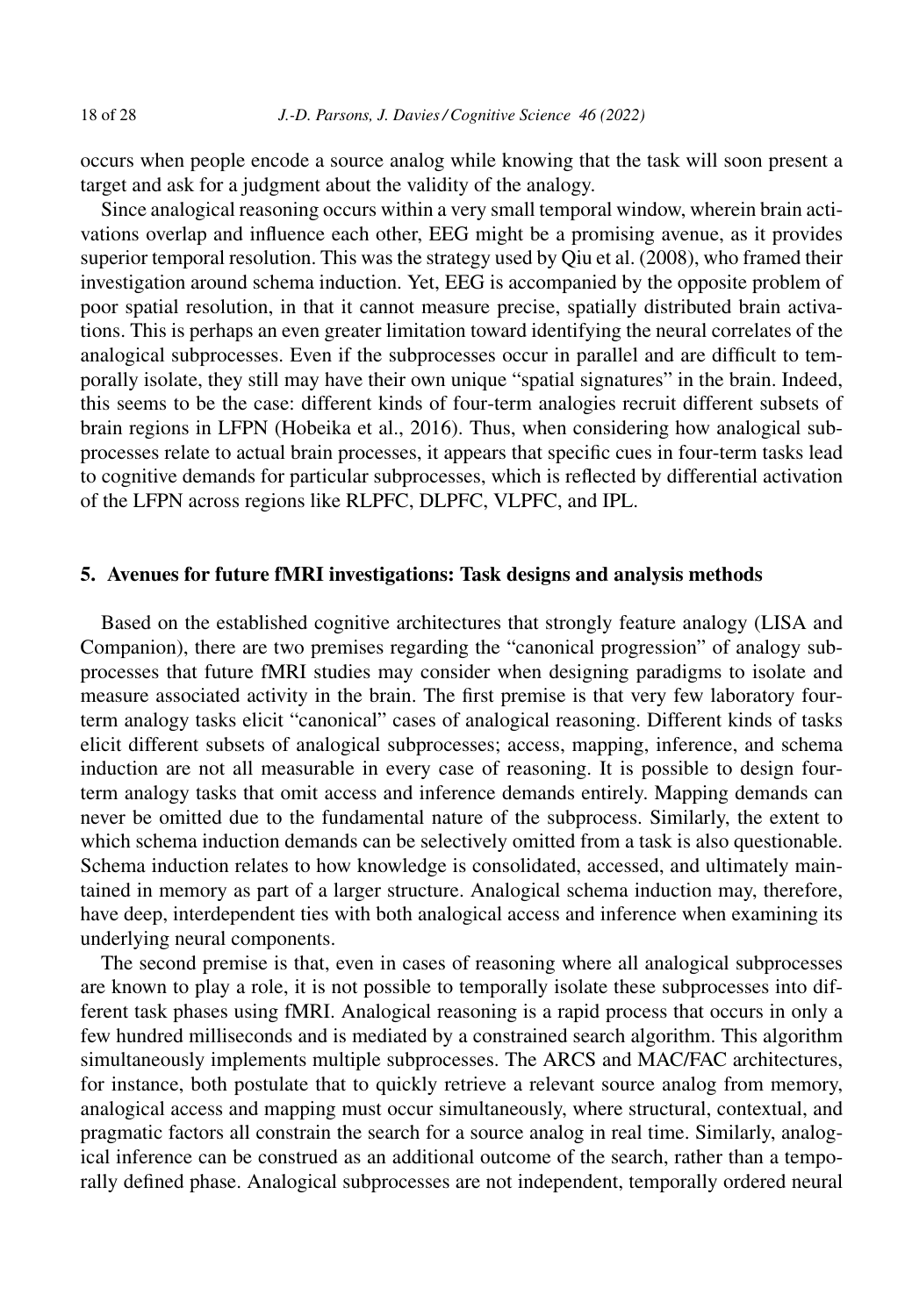mechanisms; they are better construed as different facets of one ubiquitous, underlying search process.

How, then, do future fMRI studies approach the challenge of disentangling separable neural systems for access, mapping, inference, and schema induction? Several avenues exist. The first is to develop better four-term analogy tasks that target specific component processes. In particular, more attention should be devoted to access and inference, since understanding the neural correlates of these subprocesses may shed new light on schema induction as well. One study to look toward for an example is Wendelken et al. (2008). This study differed from other noteworthy studies discussed (Krawczyk et al., 2010; Volle et al., 2010) in that it did not attempt to separate out the task into phases ordered in time. Instead, they investigated neural activity related to mapping with inference and mapping without, and they induced these alternative kinds of analogical reasoning by varying the information presented to participants. In this respect, the authors investigated the "core mapping" subprocess and its "inference facet." Yet, despite the need, analogical access has not been directly investigated in fMRI. Previous work has shown that spontaneous relational retrieval can be induced by first training participants on a set of stimuli and subsequently re-exposing them to those stimuli (Jamrozik & Gentner, 2020). This approach was used in fMRI to investigate relational retrieval (Giovanello & Schacter, 2012), relational inference (Reber et al., 2012), and unconscious analogical reasoning (Reber et al., 2014). It has also been used in fields related to analogical reasoning, including retrieval-mediated learning (Zeithamova et al., 2012) and role-governed categorization (Goldwater & Markman, 2011; Goldwater, Markman, & Stilwell, 2011).

What is now needed is a similar four-term analogy task to investigate the neural correlates of spontaneous analogical access. This could be accomplished by first training participants to recognize a set of source analogs (A:B pairs) that exemplify specific relational categories. Then, in fMRI, a new set of target analogs (C:D pairs) could be presented, and participants would indicate by button press if the target analog belongs to a familiar relational category or a novel one. Since analogical access and mapping occur simultaneously as the source analog is retrieved, measurements of brain responses at the time of button press would be expected to reveal both RLPFC (relational integration during mapping) and VLPFC (relational and semantic retrieval during access) activation if the relational category were familiar. This task should be compared to a standard analogical comparison task (i.e., mapping without access or inference) to tease out brain responses that are dedicated specifically to access.

Beyond task design, there are more advanced fMRI analysis methods that can better disentangle which brain responses are related to a specific subprocess and which brain responses are not. Specifically, multivoxel pattern analysis (MVPA; Norman, Polyn, Detre, & Haxby, 2006; Weaverdyck, Lieberman, & Parkinson, 2020) is an analysis technique that can help identify specific neural markers for analogical access, mapping, inference, and schema induction. While traditional univariate fMRI methods indicate *how much* a region activates for a specific subprocess, MVPA can better address questions about whether activity in a given region actually *represents* one subprocess or another. Although some use of multivariate fMRI is already evident in the analogy literature (e.g., Chiang et al., 2021; Westphal, Reggente, Ito, & Rissman, 2016), this approach has not yet been deployed to investigate the subprocesses of analogical reasoning, even though it has the potential to address new and important questions.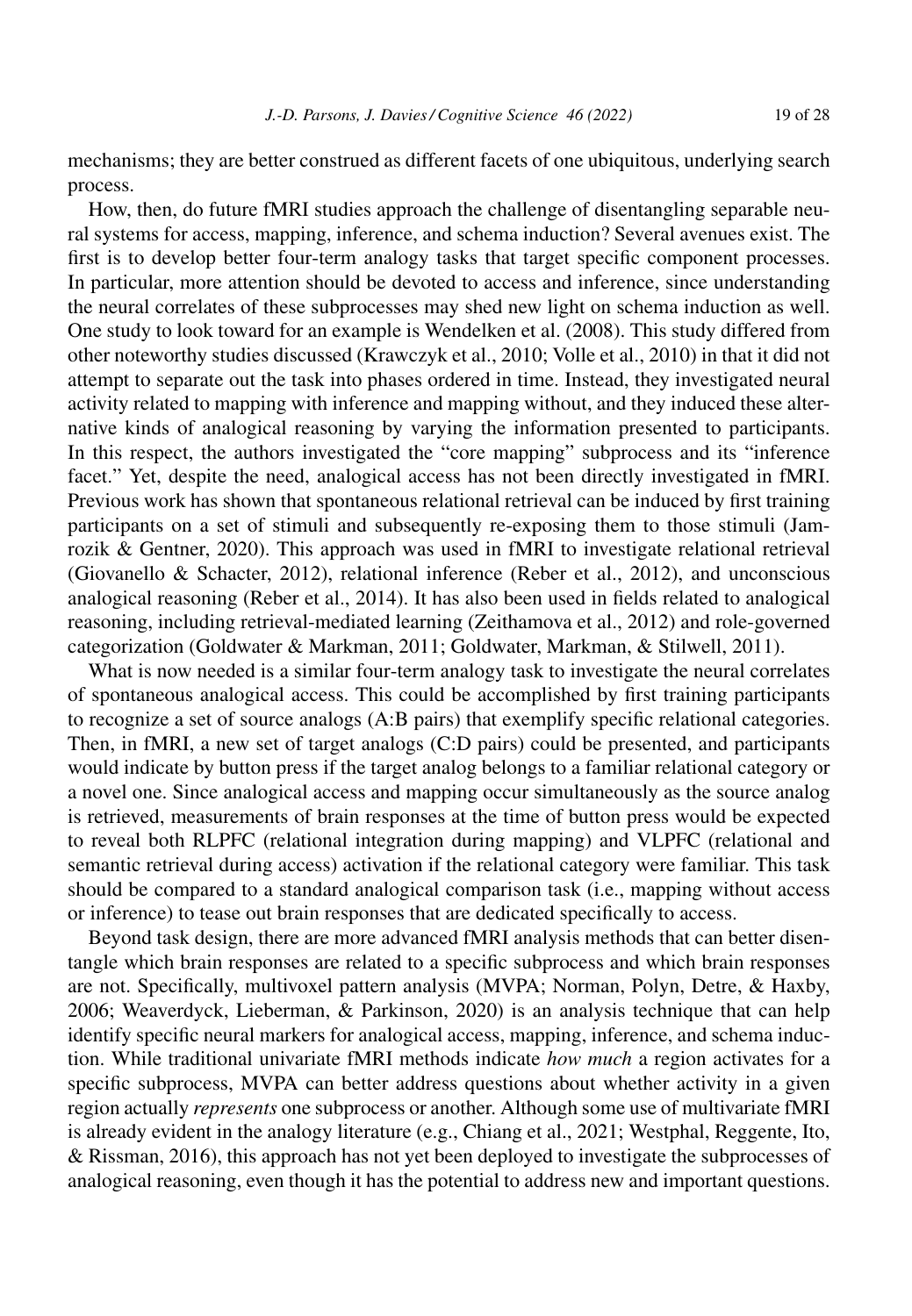Furthermore, another analysis approach that can boost insight into the neural correlates of the subprocesses is model-based fMRI. In this approach, a mathematical model of human behavior is used to calculate a behavioral measure for participants, which can then be correlated with the BOLD signal to draw conclusions about brain regions that are functionally tuned to the behavioral measure. As discussed, several advanced computational architectures exist that simulate human analogical reasoning and predict such behavioral measures (Forbus & Hinrich, 2017; Hummel & Holyoak, 2003). Researchers have applied model-based fMRI to investigate the component stages of problem solving (Anderson  $\&$  Fincham, 2014), and past neurocomputational models of analogical reasoning have proven successful too (Morrison et al., 2004). Yet, the approach has not been deployed to investigate the subprocesses of analogy. A modern neurocomputational model that integrates computational architectures in the analysis of fMRI data may show an enhanced capability to identify signals unique to different subprocesses. Such findings could enable more novel and precise insights into how the brain mediates processes like access, mapping, inference, and schema induction.

Another helpful avenue for future fMRI work would be to replicate lesion-deficit studies of analogical reasoning ability (Aichelburg et al., 2016; Morrison et al., 2004; Urbanski et al., 2016), but with specific attention paid to performance in each of the subprocesses depending on lesion deficits. Similarly, brain stimulation studies, using techniques like transcranial magnetic stimulation (TMS), could be used to temporarily perturb brain regions on the lateral surface. These techniques would allow researchers to link brain regions more conclusively to analogy subprocesses if such studies were to show that a loss of brain function in LFPN can lead to a loss of analogical reasoning performance due to some subprocesses and not others. For example, one TMS study showed that stimulating the VLPFC caused difficulties in episodic retrieval (Wais et al., 2012). Would perturbing the VLPFC during a four-term analogy task also cause drops in task performance? If so, to what extent would the performance drop reflect issues with a given subprocess, like analogical access? By leveraging diverse neuropsychological study designs, like lesion-deficit or TMS studies, it will be possible to paint a clearer picture of the brain mechanisms underlying analogy subprocesses.

Finally, although a specific network––the LFPN––has been linked to analogical and relational reasoning (Hobeika et al., 2016; Vendetti & Bunge, 2014), it is still not clear how the analogical subprocesses may depend on larger functional networks, such as the defaultmode network (Raichle, 2015) or multiple demand network (Duncan, 2010). One fMRI study investigated network activity related to analogical reasoning in a large sample of subjects using MVPA (Hammer et al., 2019). They found four different networks of coactivated brain regions during the analogy task. These networks corresponded to visuospatial cognition, executive function, default-mode activation, and attention to saliency. Interestingly, activations in the default-mode network were, generally, negatively related to performance in the analogy task, whereas activations in executive frontoparietal regions were positively related. This aligns both with existing knowledge about the LFPN underlying analogy and the general understanding that the default-mode network is more important for internal mentation than focus to external tasks (Brewer et al., 2011). However, a question for future work is whether different kinds of analogy exhibit different relations with these networks depending on the subprocesses involved. A case of analogical reasoning with access may require greater acti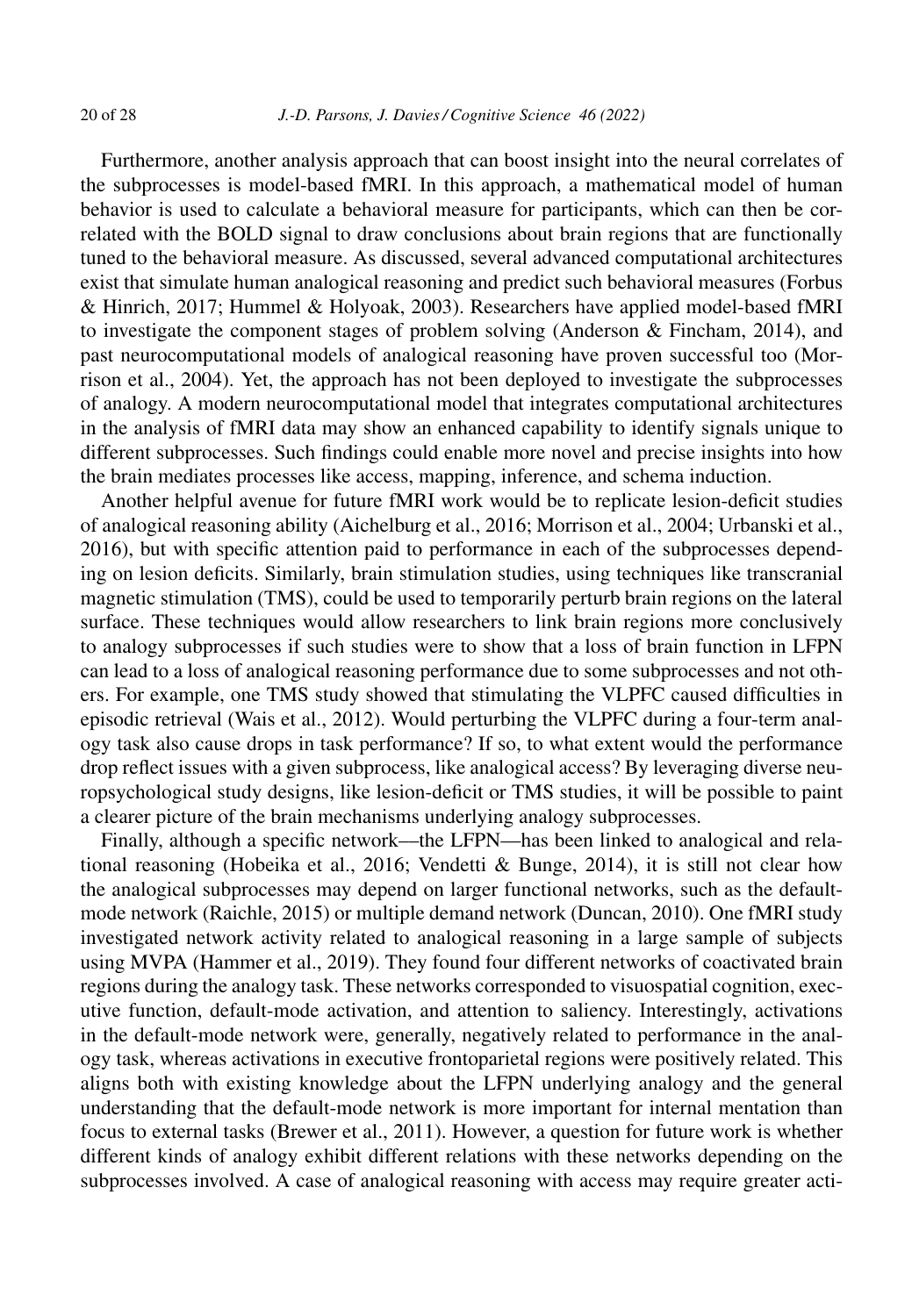vations in default-mode network to retrieve stored information in memory, compared to if no access demands were motivated by the task. In analogies that require access, it is possible that default-mode and executive-control networks cooperate to simultaneously retrieve internal knowledge and reason about analogy problems in a goal-directed fashion (Gerlach,

Spreng, Gilmore, & Schacter, 2011); but this is speculation. How analogical access, mapping, inference, and schema induction separately recruit large brain networks remains to be seen and is an open area for investigation.

# **6. Conclusion**

Computational architectures have the powerful ability to simulate human analogical reasoning and make a number of explicit predictions about how this process unfolds in the brain. Similarly, fMRI studies have made great progress toward uncovering the actual neural mechanisms that underpin analogical reasoning. However, there is less consensus surrounding how computational subprocesses of analogy relate to brain mechanisms. Here, we have provided an initial vantage on how computational architectures and fMRI studies have informed each other in studies of the analogical subprocesses. Mapping is a core subprocess that may primarily depend on intact RLPFC function in the brain. Analogical access, also called retrieval, is another important subprocess of analogical reasoning and appears linked to VLPFC and hippocampus function. Analogical inference has been linked to multiple regions, including RLPFC, VLPFC, and even hippocampus. Similarly, analogical schema induction may be a broader process that depends on similar neural mechanisms as access, inference, and potentially even mapping. The available evidence from fMRI studies, therefore, lends good credibility to the hypothesis that these subprocesses are mediated by overarching and overlapping neural mechanisms in the brain (Hummel & Holyoak, 2003).

Identifying the precise nature of these neural mechanisms is an important endeavor for future work. Analogical reasoning is often hailed as an integral aspect of human cognition. It is believed to reside at the core of the human ability to learn and apply complex relational knowledge to solve problems in the real world. Such an important process deserves to be well understood. But to understand analogical reasoning, we need to understand its component processes and how each one is implemented in the biological brain. Future work in neuroscience should strive to more stringently test the concrete hypotheses offered by computational architectures. Additionally, computational architectures may undergo continuous refinement as more is learned about how the brain reasons analogically.

# **Acknowledgments**

Thanks to: Carleton University for project support, the Science of Imagination Laboratory for critical feedback, colleagues and peers for insight and encouragement, and all others for their own contributions.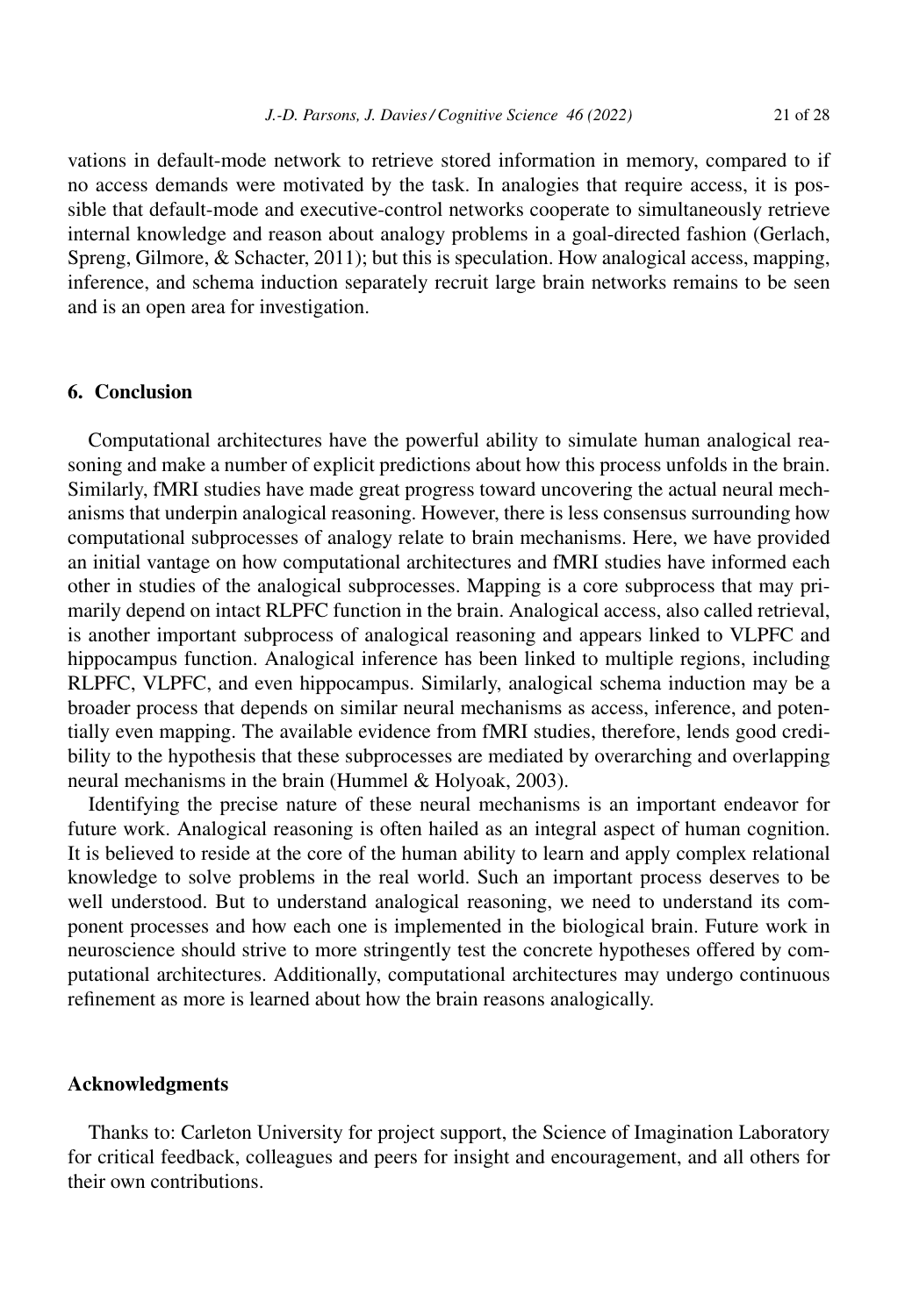# **Conflicts of interest**

The authors have no conflicts to disclose.

# **Funding**

There is no funding associated with this work.

# **Data availability statement**

No datasets were generated or analyzed during this review.

# **References**

- Ackerman, C. M., & Courtney, S. M. (2012). Spatial relations and spatial locations are dissociated within prefrontal and parietal cortex. *Journal of Neurophysiology*, *108*(9), 2419–2429. [https://doi.org/10.1152/jn.01024.](https://doi.org/10.1152/jn.01024.2011) [2011](https://doi.org/10.1152/jn.01024.2011)
- Aichelburg, C., Urbanski, M., Schotten, M. T. D., Humbert, F., Levy, R., & Volle, E. (2016). Morphometry of left frontal and temporal poles predicts analogical reasoning abilities. *Cerebral Cortex*, *26*(3), 915–932. [https:](https://doi.org/10.1093/cercor/bhu254) [//doi.org/10.1093/cercor/bhu254](https://doi.org/10.1093/cercor/bhu254)
- Amorapanth, P. X., Widick, P., & Chatterjee, A. (2010). The neural basis for spatial relations. *Journal of Cognitive Neuroscience*, *22*(8), 1739–1753.<https://doi.org/10.1162/jocn.2009.21322>
- Anderson, J. R., & Fincham, J. M. (2014). Extending problem-solving procedures through reflection. *Cognitive Psychology*, *74*, 1–34.<https://doi.org/10.1016/j.cogpsych.2014.06.002>
- Aubusson, P. (2006). *Can analogy help in science education research?*. [https://doi.org/10.1007/1-4020-3830-5\\_14](https://doi.org/10.1007/1-4020-3830-5_14)
- Badre, D. (2008). Cognitive control, hierarchy, and the rostro–caudal organization of the frontal lobes. *Trends in Cognitive Sciences*, *12*(5), 193–200.<https://doi.org/10.1016/j.tics.2008.02.004>
- Badre, D., & Nee, D. E. (2018). Frontal cortex and the hierarchical control of behavior. *Trends in Cognitive Sciences*, *22*(2), 170–188.<https://doi.org/10.1016/j.tics.2017.11.005>
- Badre, D., & Wagner, A. D. (2007). Left ventrolateral prefrontal cortex and the cognitive control of memory. *Neuropsychologia*, *45*(13), 2883–2901.<https://doi.org/10.1016/j.neuropsychologia.2007.06.015>
- Barbey, A. K., Koenigs, M., & Grafman, J. (2013). Dorsolateral prefrontal contributions to human working memory. *Cortex*, *49*(5), 1195–1205.<https://doi.org/10.1016/j.cortex.2012.05.022>
- Barredo, J., Öztekin, I., & Badre, D. (2015). Ventral fronto-temporal pathway supporting cognitive control of episodic memory retrieval. *Cerebral Cortex*, *25*(4), 1004–1019.<https://doi.org/10.1093/cercor/bht291>
- Borst, J. P., & Anderson, J. R. (2015). Using the ACT-R cognitive architecture in combination with fMRI data. In B. U. Forstmann & E.-J. Wagenmakers (Eds.), *An introduction to model-based cognitive neuroscience* (pp. 339–352). Springer. [https://doi.org/10.1007/978-1-4939-2236-9\\_17](https://doi.org/10.1007/978-1-4939-2236-9_17)
- Brewer, J. A., Worhunsky, P. D., Gray, J. R., Tang, Y.-Y., Weber, J., & Kober, H. (2011). Meditation experience is associated with differences in default mode network activity and connectivity. *Proceedings of the National Academy of Sciences*, *108*(50), 20254–20259.<https://doi.org/10.1073/pnas.1112029108>
- Bunge, S. A., Wendelken, C., Badre, D., & Wagner, A. D. (2005). Analogical reasoning and prefrontal cortex: Evidence for separable retrieval and integration mechanisms. *Cerebral Cortex*, *15*(3), 239–249. [https://doi.org/](https://doi.org/10.1093/cercor/bhh126) [10.1093/cercor/bhh126](https://doi.org/10.1093/cercor/bhh126)
- Chiang, J. N., Peng, Y., Lu, H., Holyoak, K. J., & Monti, M. M. (2021). Distributed code for semantic relations predicts neural similarity during analogical reasoning. *Journal of Cognitive Neuroscience*, *33*(3), 377–389. [https://doi.org/10.1162/jocn\\_a\\_01620](https://doi.org/10.1162/jocn_a_01620)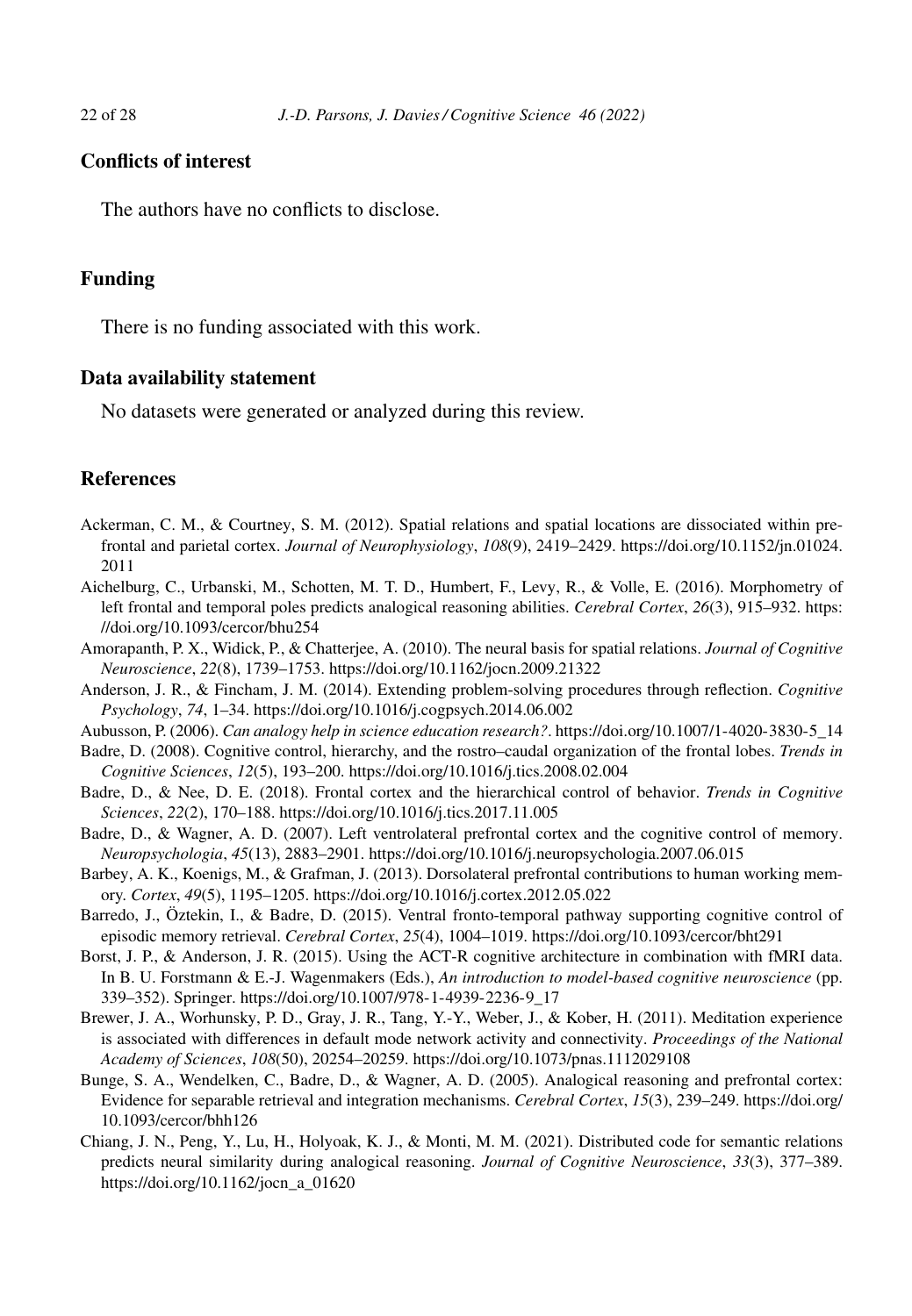- Cho, S., Moody, T. D., Fernandino, L., Mumford, J. A., Poldrack, R. A., Cannon, T. D., Knowlton, B. J., & Holyoak, K. J. (2010). Common and dissociable prefrontal loci associated with component mechanisms of analogical reasoning. *Cerebral Cortex*, *20*(3), 524–533.<https://doi.org/10.1093/cercor/bhp121>
- Christoff, K., Keramatian, K., Gordon, A. M., Smith, R., & Mädler, B. (2009). Prefrontal organization of cognitive control according to levels of abstraction. *Brain Research*, *1286*, 94–105. [https://doi.org/10.1016/j.brainres.](https://doi.org/10.1016/j.brainres.2009.05.096) [2009.05.096](https://doi.org/10.1016/j.brainres.2009.05.096)
- Christoff, K., Prabhakaran, V., Dorfman, J., Zhao, Z., Kroger, J. K., Holyoak, K. J., & Gabrieli, J. D. E. (2001). Rostrolateral prefrontal cortex involvement in relational integration during reasoning. *Neuroimage*, *14*(5), 1136–1149.<https://doi.org/10.1006/nimg.2001.0922>
- Christoff, K., Ream, J. M., Geddes, L. P. T., & Gabrieli, J. D. E. (2003). Evaluating self-generated information: Anterior prefrontal contributions to human cognition. *Behavioral Neuroscience*, *117*(6), 1161–1168. [https://](https://doi.org/10.1037/0735-7044.117.6.1161) [doi.org/10.1037/0735-7044.117.6.1161](https://doi.org/10.1037/0735-7044.117.6.1161)
- Clithero, J. A., & Rangel, A. (2014). Informatic parcellation of the network involved in the computation of subjective value. *Social Cognitive and Affective Neuroscience*, *9*(9), 1289–1302.<https://doi.org/10.1093/scan/nst106>
- Crone, E. A., Wendelken, C., Leijenhorst, L. V., Honomichl, R. D., Christoff, K., & Bunge, S. A. (2009). Neurocognitive development of relational reasoning. *Developmental Science*, *12*(1), 55–66. [https://doi.org/10.1111/](https://doi.org/10.1111/j.1467-7687.2008.00743.x) [j.1467-7687.2008.00743.x](https://doi.org/10.1111/j.1467-7687.2008.00743.x)
- Croxson, P. L., Johansen-Berg, H., Behrens, T. E. J., Robson, M. D., Pinsk, M. A., Gross, C. G., Richter, W., Richter, M. C., Kastner, S., & Rushworth, M. F. S. (2005). Quantitative investigation of connections of the prefrontal cortex in the human and macaque using probabilistic diffusion tractography. *Journal of Neuroscience*, *25*(39), 8854–8866.<https://doi.org/10.1523/JNEUROSCI.1311-05.2005>
- Davies, J., & Goel, A. K. (2001). Visual analogy in problem solving. In IJCAI (pp. 377–384).
- Davies, J. (2009). Experience-based reasoning as the basis of a general artificial intelligence architecture. In IJCAI Workshop on Grand Challenges for Reasoning from Experiences (pp. 1–6). Pasadena, CA.
- Davis, T., Goldwater, M., & Giron, J. (2017). From concrete examples to abstract relations: The rostrolateral prefrontal cortex integrates novel examples into relational categories. *Cerebral Cortex*, *27*(4), 2652–2670. [https:](https://doi.org/10.1093/cercor/bhw099) [//doi.org/10.1093/cercor/bhw099](https://doi.org/10.1093/cercor/bhw099)
- Dimsdale-Zucker, H. R., Ritchey, M., Ekstrom, A. D., Yonelinas, A. P., & Ranganath, C. (2018). CA1 and CA3 differentially support spontaneous retrieval of episodic contexts within human hippocampal subfields. *Nature Communications*, *9*(1), 294.<https://doi.org/10.1038/s41467-017-02752-1>
- Dumontheil, I. (2014). Development of abstract thinking during childhood and adolescence: The role of rostrolateral prefrontal cortex. *Developmental Cognitive Neuroscience*, *10*, 57–76. [https://doi.org/10.1016/j.dcn.2014.](https://doi.org/10.1016/j.dcn.2014.07.009) [07.009](https://doi.org/10.1016/j.dcn.2014.07.009)
- Dunbar, K. (1997). How scientists think: On-line creativity and conceptual change in science. In T. B. Ward, S. M. Smith & J. Vaid (Eds.), *Creative thought: An investigation of conceptual structures and processes* (pp. 461–493). American Psychological Association.<https://doi.org/10.1037/10227-017>
- Duncan, J. (2010). The multiple-demand (MD) system of the primate brain: Mental programs for intelligent behaviour. *Trends in Cognitive Sciences*, *14*(4), 172–179.<https://doi.org/10.1016/j.tics.2010.01.004>
- Falkenhainer, B., Forbus, K. D., & Gentner, D. (1986). *The structure-mapping engine*.
- Falkenhainer, B., Forbus, K. D., & Gentner, D. (1989). The structure-mapping engine: Algorithm and examples. *Artificial Intelligence*, *41*(1), 1–63. [https://doi.org/10.1016/0004-3702\(89\)90077-5](https://doi.org/10.1016/0004-3702(89)90077-5)
- Forbus, K. D. (2016). Software social organisms: Implications for measuring AI progress. *AI Magazine*, *37*(1), 85–90.<https://doi.org/10.1609/aimag.v37i1.2648>
- Forbus, K. D., Gentner, D., & Law, K. (1995). MAC/FAC: A model of similarity-based retrieval. *Cognitive Science*, *19*(2), 141–205. [https://doi.org/10.1207/s15516709cog1902\\_1](https://doi.org/10.1207/s15516709cog1902_1)
- Forbus, K. D., & Hinrich, T. (2017). Analogy and relational representations in the companion cognitive architecture. *AI Magazine*, *38*(4), 34–42.<https://doi.org/10.1609/aimag.v38i4.2743>
- Geake, J. G., & Hansen, P. C. (2005). Neural correlates of intelligence as revealed by fMRI of fluid analogies. *Neuroimage*, *26*(2), 555–564.<https://doi.org/10.1016/j.neuroimage.2005.01.035>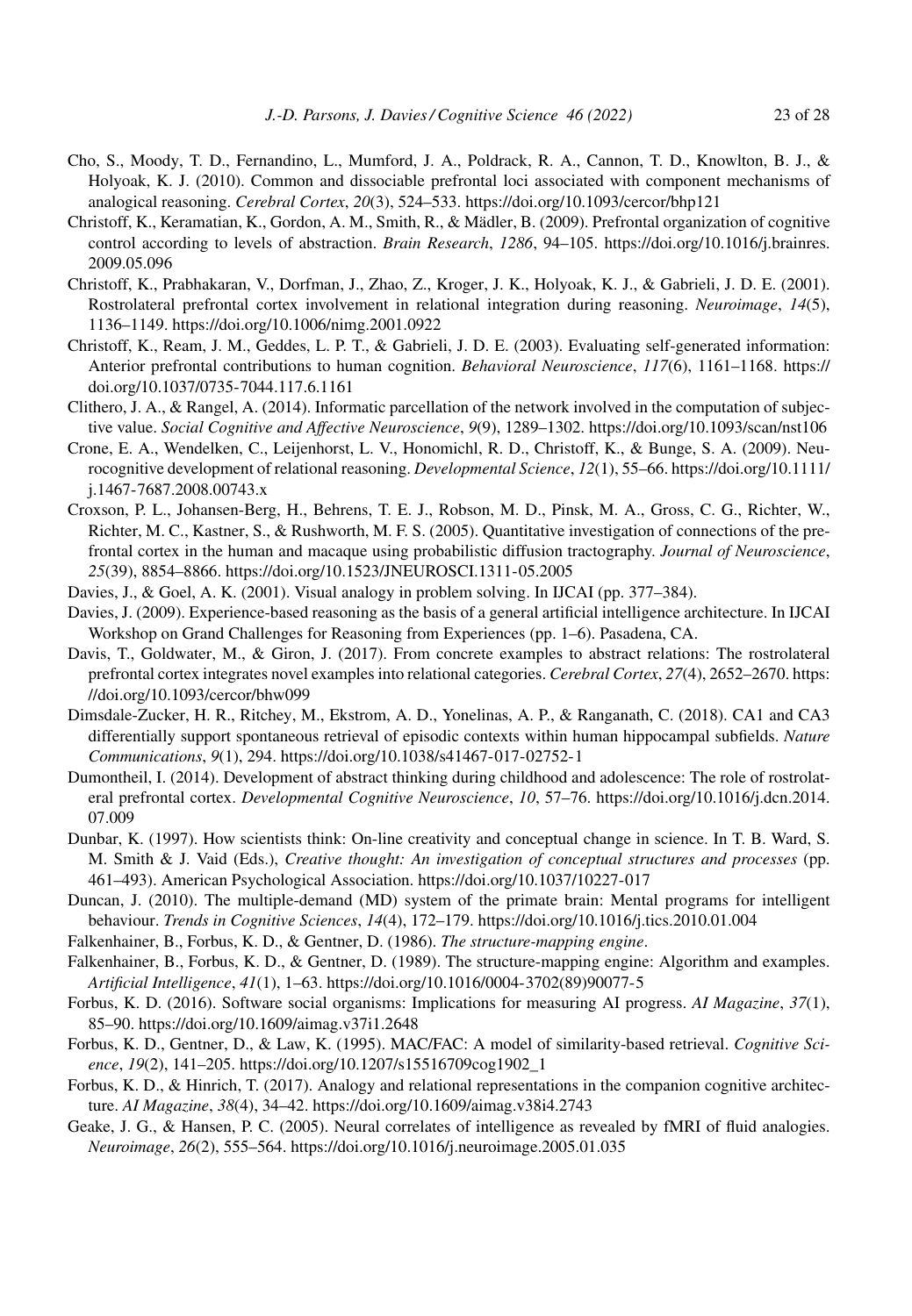- Geake, J. G., & Hansen, P. C. (2010). Functional neural correlates of fluid and crystallized analogizing. *Neuroimage*, *49*(4), 3489–3497.<https://doi.org/10.1016/j.neuroimage.2009.09.008>
- Gentner, D. (1983). Structure-mapping: A theoretical framework for analogy. *Cognitive Science*, *7*(2), 155–170. [https://doi.org/10.1016/S0364-0213\(83\)80009-3](https://doi.org/10.1016/S0364-0213(83)80009-3)
- Gentner, D. (2010). Bootstrapping the mind: Analogical processes and symbol systems. *Cognitive Science*, *34*(5), 752–775.<https://doi.org/10.1111/j.1551-6709.2010.01114.x>
- Gentner, D., & Kurtz, K. J. (2005). Relational categories. In W.-k. Ahn, R. L. Goldstone, B. C. Love, A. B. Markman & P. Wolff, *Categorization inside and outside the laboratory: Essays in honor of Douglas L. Medin* (pp. 151–175). American Psychological Association.<https://doi.org/10.1037/11156-009>
- Gentner, D., & Smith, L. (2012). Analogical reasoning. *Encyclopedia of Human Behavior*, *2*, 130–136.
- Gerlach, K. D., Spreng, R. N., Gilmore, A. W., & Schacter, D. L. (2011). Solving future problems: Default network and executive activity associated with goal-directed mental simulations. *Neuroimage*, *55*(4), 1816–1824. [https:](https://doi.org/10.1016/j.neuroimage.2011.01.030) [//doi.org/10.1016/j.neuroimage.2011.01.030](https://doi.org/10.1016/j.neuroimage.2011.01.030)
- Ghosh, V. E., & Gilboa, A. (2014). What is a memory schema? A historical perspective on current neuroscience literature. *Neuropsychologia*, *53*, 104–114.<https://doi.org/10.1016/j.neuropsychologia.2013.11.010>
- Gick, M. L., & Holyoak, K. J. (1983). Schema induction and analogical transfer. *Cognitive Psychology*, *15*(1), 1–38. [https://doi.org/10.1016/0010-0285\(83\)90002-6](https://doi.org/10.1016/0010-0285(83)90002-6)
- Gilbert, S. J., Spengler, S., Simons, J. S., Steele, J. D., Lawrie, S. M., Frith, C. D., & Burgess, P. W. (2006). Functional specialization within rostral prefrontal cortex (area 10): A meta-analysis. *Journal of Cognitive Neuroscience*, *18*(6), 932–948.<https://doi.org/10.1162/jocn.2006.18.6.932>
- Gilboa, A., & Marlatte, H. (2017). Neurobiology of schemas and schema-mediated memory. *Trends in Cognitive Sciences*, *21*(8), 618–631.<https://doi.org/10.1016/j.tics.2017.04.013>
- Giovanello, K. S., & Schacter, D. L. (2012). Reduced specificity of hippocampal and posterior ventrolateral prefrontal activity during relational retrieval in normal aging. *Journal of Cognitive Neuroscience*, *24*(1), 159–170. [https://doi.org/10.1162/jocn\\_a\\_00113](https://doi.org/10.1162/jocn_a_00113)
- Goldwater, M. B., & Markman, A. B. (2011). Categorizing entities by common role. *Psychonomic Bulletin & Review*, *18*(2), 406–413.<https://doi.org/10.3758/s13423-011-0058-0>
- Goldwater, M. B., Markman, A. B., & Stilwell, C. H. (2011). The empirical case for role-governed categories. *Cognition*, *118*(3), 359–376.<https://doi.org/10.1016/j.cognition.2010.10.009>
- Green, A. E. (2016). Creativity, within reason: Semantic distance and dynamic state creativity in relational thinking and reasoning. *Current Directions in Psychological Science*, *25*(1), 28–35. [https://doi.org/10.1177/](https://doi.org/10.1177/0963721415618485) [0963721415618485](https://doi.org/10.1177/0963721415618485)
- Green, A. E., Fugelsang, J. A., Kraemer, D. J. M., Shamosh, N. A., & Dunbar, K. N. (2006). Frontopolar cortex mediates abstract integration in analogy. *Brain Research*, *1096*(1), 125–137. [https://doi.org/10.1016/j.brainres.](https://doi.org/10.1016/j.brainres.2006.04.024) [2006.04.024](https://doi.org/10.1016/j.brainres.2006.04.024)
- Green, A. E., Kraemer, D. J. M., Fugelsang, J. A., Gray, J. R., & Dunbar, K. N. (2010). Connecting long distance: Semantic distance in analogical reasoning modulates frontopolar cortex activity. *Cerebral Cortex*, *20*(1), 70–76. <https://doi.org/10.1093/cercor/bhp081>
- Green, A. E., Kraemer, D. J. M., Fugelsang, J. A., Gray, J. R., & Dunbar, K. N. (2012). Neural correlates of creativity in analogical reasoning. *Journal of Experimental Psychology: Learning, Memory, and Cognition*, *38*(2), 264–272.<https://doi.org/10.1037/a0025764>
- Green, A. E., Spiegel, K. A., Giangrande, E. J., Weinberger, A. B., Gallagher, N. M., & Turkeltaub, P. E. (2017). Thinking cap plus thinking zap: TDCS of frontopolar cortex improves creative analogical reasoning and facilitates conscious augmentation of state creativity in verb generation. *Cerebral Cortex*, *27*(4), 2628–2639. <https://doi.org/10.1093/cercor/bhw080>
- Halford, G. S., Wilson, W. H., & Phillips, S. (1998). Processing capacity defined by relational complexity: Implications for comparative, developmental, and cognitive psychology. *Behavioral and Brain Sciences*, *21*(6), 803– 831.<https://doi.org/10.1017/S0140525X98001769>
- Hall, R. P. (1989). Computational approaches to analogical reasoning: A comparative analysis. *Artificial Intelligence*, *39*(1), 39–120. [https://doi.org/10.1016/0004-3702\(89\)90003-9](https://doi.org/10.1016/0004-3702(89)90003-9)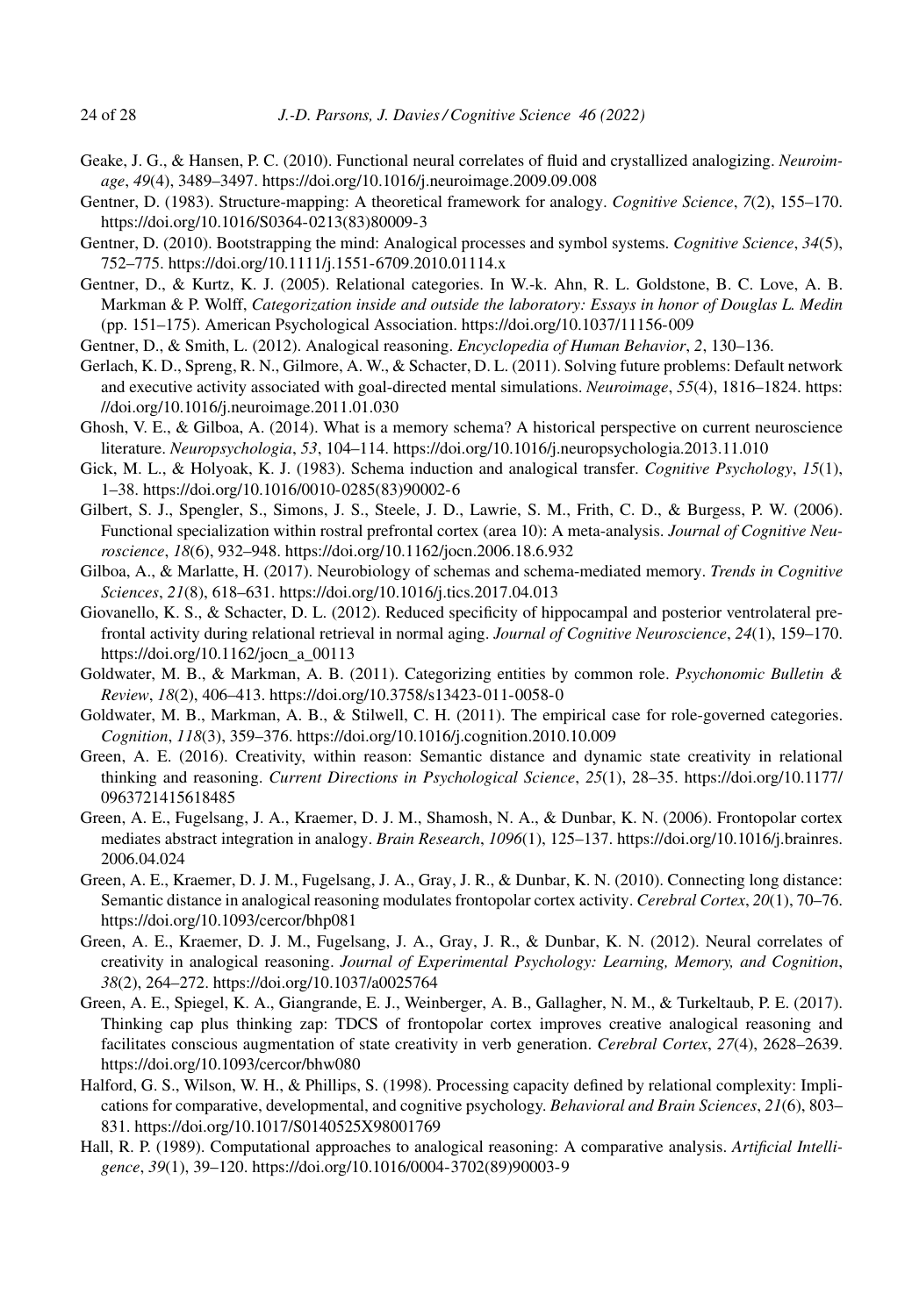- Hammer, R., Paul, E. J., Hillman, C. H., Kramer, A. F., Cohen, N. J., & Barbey, A. K. (2019). Individual differences in analogical reasoning revealed by multivariate task-based functional brain imaging. *Neuroimage*, *184*, 993–1004.<https://doi.org/10.1016/j.neuroimage.2018.09.011>
- Hobeika, L., Diard-Detoeuf, C., Garcin, B., Levy, R., & Volle, E. (2016). General and specialized brain correlates for analogical reasoning: A meta-analysis of functional imaging studies. *Human Brain Mapping*, *37*(5), 1953– 1969.<https://doi.org/10.1002/hbm.23149>
- Hofstadter, D. R. (2001). *Analogy as the core of cognition*.
- Hofstadter, D. R., & Sander, E. (2013). *Surfaces and essences: Analogy as the fuel and fire of thinking*. Basic Books.
- Holyoak, K. J. (2012). *Analogy and relational reasoning*. Oxford University Press. [https://doi.org/10.1093/](https://doi.org/10.1093/oxfordhb/9780199734689.013.0013) [oxfordhb/9780199734689.013.0013](https://doi.org/10.1093/oxfordhb/9780199734689.013.0013)
- Holyoak, K. J., & Thagard, P. (1989). Analogical mapping by constraint satisfaction. *Cognitive Science*, *13*(3), 295–355. [https://doi.org/10.1207/s15516709cog1303\\_1](https://doi.org/10.1207/s15516709cog1303_1)
- Hummel, J. E., & Holyoak, K. J. (2003). A symbolic-connectionist theory of relational inference and generalization. *Psychological Review*, *110*, 220–264.
- Ichien, N., Lu, H., & Holyoak, K. J. (2020). Verbal analogy problem sets: An inventory of testing materials. *Behavior Research Methods*, *52*(5), 1803–1816.<https://doi.org/10.3758/s13428-019-01312-3>
- Igelström, K. M., & Graziano, M. S. A. (2017). The inferior parietal lobule and temporoparietal junction: A network perspective. *Neuropsychologia*, *105*, 70–83.<https://doi.org/10.1016/j.neuropsychologia.2017.01.001>
- Jamrozik, A., & Gentner, D. (2020). Relational labeling unlocks inert knowledge. *Cognition*, *196*, 104146. [https:](https://doi.org/10.1016/j.cognition.2019.104146) [//doi.org/10.1016/j.cognition.2019.104146](https://doi.org/10.1016/j.cognition.2019.104146)
- Kelley, W. M., Miezin, F. M., McDermott, K. B., Buckner, R. L., Raichle, M. E., Cohen, N. J., Ollinger, J. M., Akbudak, E., Conturo, T. E., Snyder, A. Z., & Petersen, S. E. (1998). Hemispheric specialization in human dorsal frontal cortex and medial temporal lobe for verbal and nonverbal memory encoding. *Neuron*, *20*(5), 927–936. [https://doi.org/10.1016/S0896-6273\(00\)80474-2](https://doi.org/10.1016/S0896-6273(00)80474-2)
- Krawczyk, D. C. (2012). The cognition and neuroscience of relational reasoning. *Brain Research*, *1428*, 13–23. <https://doi.org/10.1016/j.brainres.2010.11.080>
- Krawczyk, D. C., McClelland, M. M., & Donovan, C. M. (2011). A hierarchy for relational reasoning in the prefrontal cortex. *Cortex*, *47*(5), 588–597.<https://doi.org/10.1016/j.cortex.2010.04.008>
- Krawczyk, D. C., McClelland, M. M., Donovan, C. M., Tillman, G. D., & Maguire, M. J. (2010). An fMRI investigation of cognitive stages in reasoning by analogy. *Brain Research*, *1342*, 63–73. [https://doi.org/10.](https://doi.org/10.1016/j.brainres.2010.04.039) [1016/j.brainres.2010.04.039](https://doi.org/10.1016/j.brainres.2010.04.039)
- Krawczyk, D. C., Morrison, R. G., Viskontas, I., Holyoak, K. J., Chow, T. W., Mendez, M. F., Miller, B. L., & Knowlton, B. J. (2008). Distraction during relational reasoning: The role of prefrontal cortex in interference control. *Neuropsychologia*, *46*(7), 2020–2032.<https://doi.org/10.1016/j.neuropsychologia.2008.02.001>
- Kroger, J. K., Sabb, F. W., Fales, C. L., Bookheimer, S. Y., Cohen, M. S., & Holyoak, K. J. (2002). Recruitment of anterior dorsolateral prefrontal cortex in human reasoning: A parametric study of relational complexity. *Cerebral Cortex*, *12*(5), 477–485.<https://doi.org/10.1093/cercor/12.5.477>
- Laird, J. E., Kinkade, K. R., Mohan, S., & Xu, J. Z. (2012). *Cognitive robotics using the soar cognitive architectur*e.
- Luo, Q., Perry, C., Peng, D., Jin, Z., Xu, D., Ding, G., & Xu, S. (2003). The neural substrate of analogical reasoning: An fMRI study. *Cognitive Brain Research*, *17*(3), 527–534. [https://doi.org/10.1016/S0926-6410\(03\)](https://doi.org/10.1016/S0926-6410(03)00167-8) [00167-8](https://doi.org/10.1016/S0926-6410(03)00167-8)
- Manenti, R., Cotelli, M., Calabria, M., Maioli, C., & Miniussi, C. (2010). The role of the dorsolateral prefrontal cortex in retrieval from long-term memory depends on strategies: A repetitive transcranial magnetic stimulation study. *Neuroscience*, *166*(2), 501–507.<https://doi.org/10.1016/j.neuroscience.2009.12.037>
- Matsumoto, A., Soshi, T., Fujimaki, N., & Ihara, A. S. (2021). Distinctive responses in anterior temporal lobe and ventrolateral prefrontal cortex during categorization of semantic information. *Scientific Reports*, *11*(1), 13343. <https://doi.org/10.1038/s41598-021-92726-7>
- McLure, M. D., Friedman, S. E., & Forbus, K. D. (2015). *Extending analogical generalization with near-misses*.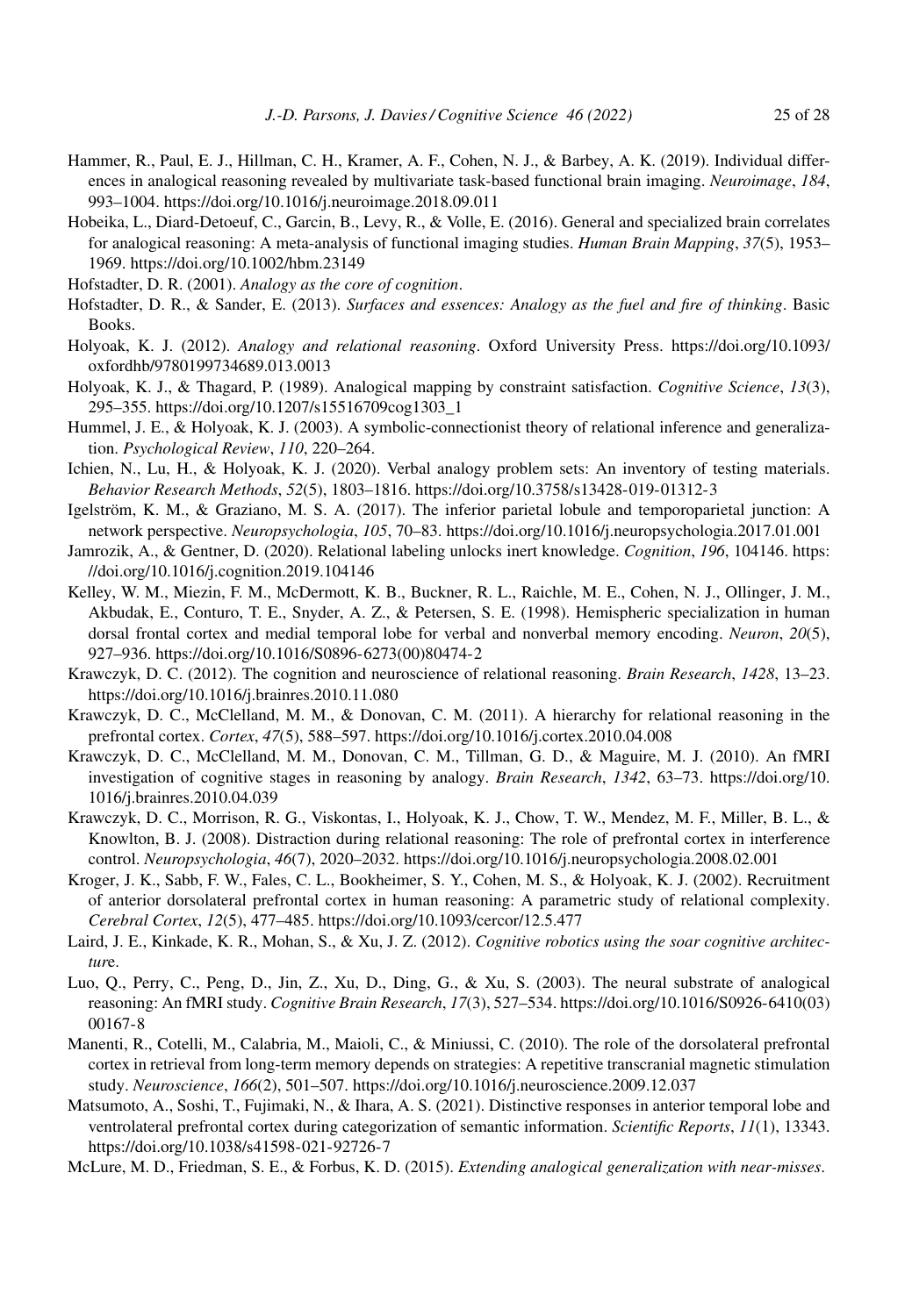- Morrison, R. G., Holyoak, K. J., Troung, B., & Truong, B. (2001). *Working-memory modularity in analogical reasoning*.
- Morrison, R. G., Krawczyk, D. C., Holyoak, K. J., Hummel, J. E., Chow, T. W., Miller, B. L., & Knowlton, B. J. (2004). A neurocomputational model of analogical reasoning and its breakdown in frontotemporal lobar degeneration. *Journal of Cognitive Neuroscience*, *16*(2), 260–271.<https://doi.org/10.1162/089892904322984553>
- Niendam, T. A., Laird, A. R., Ray, K. L., Dean, Y. M., Glahn, D. C., & Carter, C. S. (2012). Meta-analytic evidence for a superordinate cognitive control network subserving diverse executive functions. *Cognitive, Affective, & Behavioral Neuroscience*, *12*(2), 241–268.<https://doi.org/10.3758/s13415-011-0083-5>
- Norman, K. A., Polyn, S. M., Detre, G. J., & Haxby, J. V. (2006). Beyond mind-reading: Multi-voxel pattern analysis of fMRI data. *Trends in Cognitive Sciences*, *10*(9), 424–430.<https://doi.org/10.1016/j.tics.2006.07.005>
- Penn, D. C., Holyoak, K. J., & Povinelli, D. J. (2008). Darwin's mistake: Explaining the discontinuity between human and nonhuman minds. *Behavioral and Brain Sciences*, *31*(2), 109–130. [https://doi.org/10.1017/](https://doi.org/10.1017/S0140525X08003543) [S0140525X08003543](https://doi.org/10.1017/S0140525X08003543)
- Petrides, M. (2000). The role of the mid-dorsolateral prefrontal cortex in working memory. *Experimental Brain Research*.
- Petrides, M., & Pandya, D. N. (2002a). Association pathways of the prefrontal cortex and functional observations. *Principles of Frontal Lobe Function*, *1*, 31–50.
- Petrides, M., & Pandya, D. N. (2002b). Comparative cytoarchitectonic analysis of the human and the macaque ventrolateral prefrontal cortex and corticocortical connection patterns in the monkey. *European Journal of Neuroscience*, *16*(2), 291–310.
- Power, J. D., & Petersen, S. E. (2013). Control-related systems in the human brain. *Current Opinion in Neurobiology*, *23*(2), 223–228.<https://doi.org/10.1016/j.conb.2012.12.009>
- Prabhakaran, V., Smith, J. A. L., Desmond, J. E., Glover, G. H., & Gabrieli, J. D. E. (1997). Neural substrates of fluid reasoning: An fMRI study of neocortical activation during performance of the Raven's progressive matrices test. *Cognitive Psychology*, *33*(1), 43–63.<https://doi.org/10.1006/cogp.1997.0659>
- Preston, A. R., Shrager, Y., Dudukovic, N. M., & Gabrieli, J. D. E. (2004). Hippocampal contribution to the novel use of relational information in declarative memory. *Hippocampus*, *14*(2), 148–152. [https://doi.org/10.1002/](https://doi.org/10.1002/hipo.20009) [hipo.20009](https://doi.org/10.1002/hipo.20009)
- Ptak, R. (2012). The frontoparietal attention network of the human brain: Action, saliency, and a priority map of the environment. *Neuroscientist*, *18*(5), 502–515.<https://doi.org/10.1177/1073858411409051>
- Qiu, J., Li, H., Chen, A., & Zhang, Q. (2008). The neural basis of analogical reasoning: An event-related potential study. *Neuropsychologia*, *46*(12), 3006–3013.<https://doi.org/10.1016/j.neuropsychologia.2008.06.008>
- Raichle, M. E. (2015). The brain's default mode network. *Annual Review of Neuroscience*, *38*(1), 433–447. [https:](https://doi.org/10.1146/annurev-neuro-071013-014030) [//doi.org/10.1146/annurev-neuro-071013-014030](https://doi.org/10.1146/annurev-neuro-071013-014030)
- Reber, T., Luechinger, R., Boesiger, P., & Henke, K. (2014). Detecting analogies unconsciously. *Frontiers in Behavioral Neuroscience*, *8*, 9.<https://doi.org/10.3389/fnbeh.2014.00009>
- Reber, T. P., Luechinger, R., Boesiger, P., & Henke, K. (2012). Unconscious relational inference recruits the hippocampus. *Journal of Neuroscience*, *32*(18), 6138–6148.<https://doi.org/10.1523/JNEUROSCI.5639-11.2012>
- Renoult, L., Irish, M., Moscovitch, M., & Rugg, M. D. (2019). From knowing to remembering: The semantic– episodic distinction. *Trends in Cognitive Sciences*, *23*(12), 1041–1057. [https://doi.org/10.1016/j.tics.2019.09.](https://doi.org/10.1016/j.tics.2019.09.008) [008](https://doi.org/10.1016/j.tics.2019.09.008)
- Richland, L. E., Morrison, R. G., & Holyoak, K. J. (2006). Children's development of analogical reasoning: Insights from scene analogy problems. *Journal of Experimental Child Psychology*, *94*(3), 249–273. [https://doi.](https://doi.org/10.1016/j.jecp.2006.02.002) [org/10.1016/j.jecp.2006.02.002](https://doi.org/10.1016/j.jecp.2006.02.002)
- Robbins, S. E. (2017). Analogical reminding and the storage of experience: The paradox of Hofstadter–Sander. *Phenomenology and the Cognitive Sciences*, *16*(3), 355–385.<https://doi.org/10.1007/s11097-016-9456-0>
- Rojkova, K., Volle, E., Urbanski, M., Humbert, F., Dell'Acqua, F., & Thiebaut de Schotten, M. (2016). Atlasing the frontal lobe connections and their variability due to age and education: A spherical deconvolution tractography study. *Brain Structure and Function*, *221*(3), 1751–1766.<https://doi.org/10.1007/s00429-015-1001-3>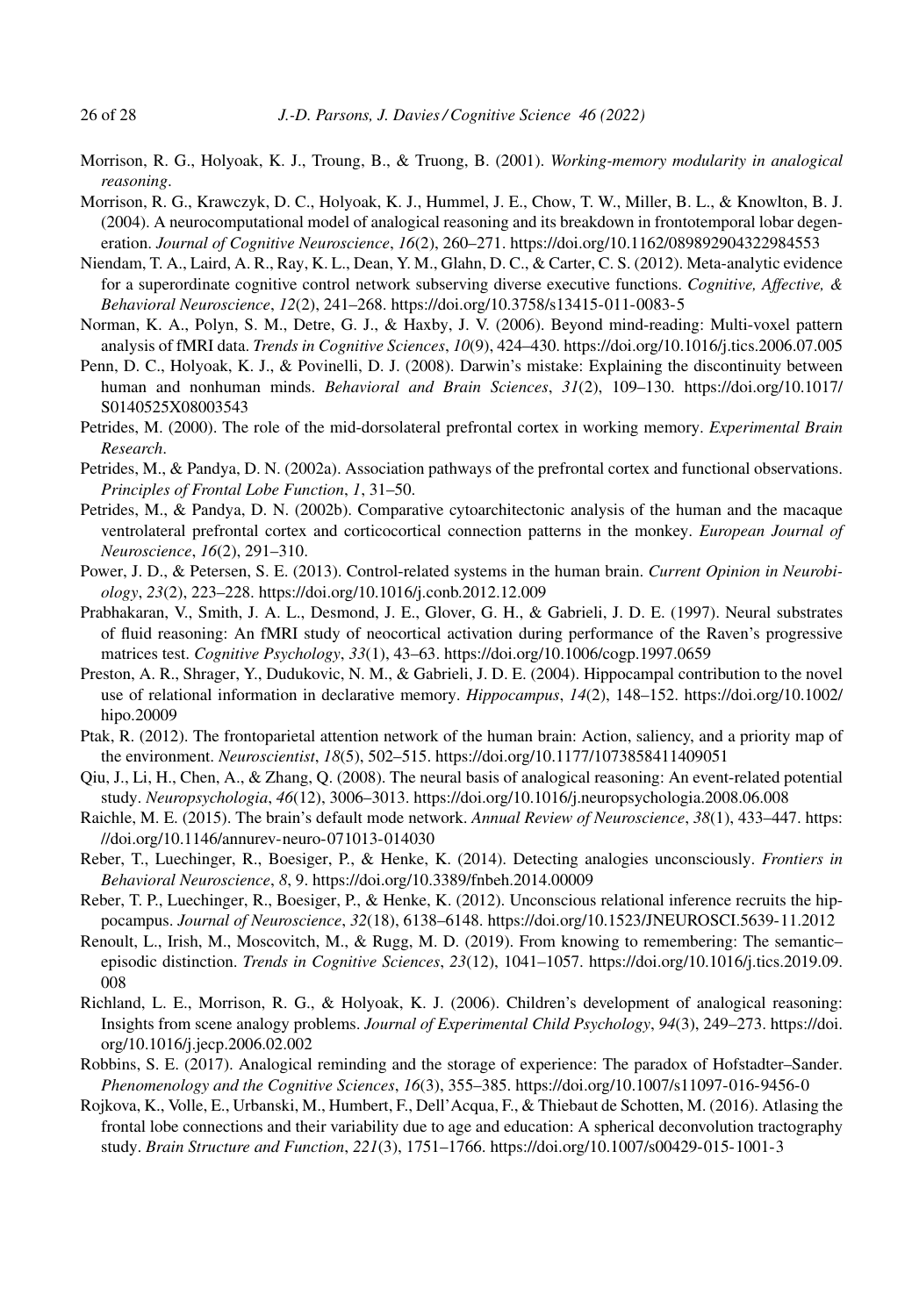- Schmidt, G. L., Cardillo, E. R., Kranjec, A., Lehet, M., Widick, P., & Chatterjee, A. (2012). Not all analogies are created equal: Associative and categorical analogy processing following brain damage. *Neuropsychologia*, *50*(7), 1372–1379.<https://doi.org/10.1016/j.neuropsychologia.2012.02.022>
- Smallwood, J., Bernhardt, B. C., Leech, R., Bzdok, D., Jefferies, E., & Margulies, D. S. (2021). The default mode network in cognition: A topographical perspective. *Nature Reviews Neuroscience*, *22*(8), 503–513. [https:](https://doi.org/10.1038/s41583-021-00474-4) [//doi.org/10.1038/s41583-021-00474-4](https://doi.org/10.1038/s41583-021-00474-4)
- Stavy, R. (1991). Using analogy to overcome misconceptions about conservation of matter. *Journal of Research in Science Teaching*, *28*(4), 305–313.<https://doi.org/10.1002/tea.3660280404>
- Steinbeis, N., Bernhardt, B. C., & Singer, T. (2012). Impulse control and underlying functions of the left DLPFC mediate age-related and age-independent individual differences in strategic social behavior. *Neuron*, *73*(5), 1040–1051.<https://doi.org/10.1016/j.neuron.2011.12.027>
- Thagard, P. (1988). Dimensions of analogy. In D. H. Helman (Ed.), *Analogical reasoning: Perspectives of artificial intelligence, cognitive science, and philosophy* (pp. 105–124). Netherlands: Springer. [https://doi.org/10.1007/](https://doi.org/10.1007/978-94-015-7811-0_5) [978-94-015-7811-0\\_5](https://doi.org/10.1007/978-94-015-7811-0_5)
- Thagard, P., Holyoak, K. J., Nelson, G., & Gochfeld, D. (1990). Analog retrieval by constraint satisfaction. *Artificial Intelligence*, *46*(3), 259–310. [https://doi.org/10.1016/0004-3702\(90\)90018-U](https://doi.org/10.1016/0004-3702(90)90018-U)
- Thibaut, J. P., & French, R. M. (2016). Analogical reasoning, control and executive functions: A developmental investigation with eye-tracking. *Cognitive Development*, *38*, 10–26. [https://doi.org/10.1016/j.cogdev.2015.12.](https://doi.org/10.1016/j.cogdev.2015.12.002) [002](https://doi.org/10.1016/j.cogdev.2015.12.002)
- Urbanski, M., Bréchemier, M.-L., Garcin, B., Bendetowicz, D., Thiebaut de Schotten, M., Foulon, C., Rosso, C., Clarençon, F., Dupont, S., Pradat-Diehl, P., Labeyrie, M.-A., Levy, R., & Volle, E. (2016). Reasoning by analogy requires the left frontal pole: Lesion-deficit mapping and clinical implications. *Brain*, *139*(6), 1783– 1799.<https://doi.org/10.1093/brain/aww072>
- Vartanian, O. (2012). Dissociable neural systems for analogy and metaphor: Implications for the neuroscience of creativity. *British Journal of Psychology*, *103*(3), 302–316.<https://doi.org/10.1111/j.2044-8295.2011.02073.x>
- Vendetti, M. S., & Bunge, S. A. (2014). Evolutionary and developmental changes in the lateral frontoparietal network: A little goes a long way for higher-level cognition. *Neuron*, *84*(5), 906–917. [https://doi.org/10.1016/](https://doi.org/10.1016/j.neuron.2014.09.035) [j.neuron.2014.09.035](https://doi.org/10.1016/j.neuron.2014.09.035)
- Viskontas, I. V., Morrison, R. G., Holyoak, K. J., Hummel, J. E., & Knowlton, B. J. (2004). Relational integration, inhibition, and analogical reasoning in older adults. *Psychology and Aging*, *19*(4), 581. [https://doi.org/10.1037/](https://doi.org/10.1037/0882-7974.19.4.581) [0882-7974.19.4.581](https://doi.org/10.1037/0882-7974.19.4.581)
- Vitello, S., Warren, J. E., Devlin, J. T., & Rodd, J. M. (2014). Roles of frontal and temporal regions in reinterpreting semantically ambiguous sentences. *Frontiers in Human Neuroscience*, *8*, 530. [https://doi.org/10.3389/fnhum.](https://doi.org/10.3389/fnhum.2014.00530) [2014.00530](https://doi.org/10.3389/fnhum.2014.00530)
- Volle, E., Gilbert, S. J., Benoit, R. G., & Burgess, P. W. (2010). Specialization of the rostral prefrontal cortex for distinct analogy processes. *Cerebral Cortex*, *20*(11), 2647–2659.<https://doi.org/10.1093/cercor/bhq012>
- Wais, P. E., Kim, O. Y., & Gazzaley, A. (2012). Distractibility during episodic retrieval is exacerbated by perturbation of left ventrolateral prefrontal cortex. *Cerebral Cortex*, *22*(3), 717–724. [https://doi.org/10.1093/cercor/](https://doi.org/10.1093/cercor/bhr160) [bhr160](https://doi.org/10.1093/cercor/bhr160)
- Waltz, J. A., Knowlton, B. J., Holyoak, K. J., Boone, K. B., Mishkin, F. S., de Menezes Santos, M., Thomas, C. R., & Miller, B. L. (1999). A system for relational reasoning in human prefrontal cortex. *Psychological Science*, *10*(2), 119–125.<https://doi.org/10.1111/1467-9280.00118>
- Waltz, J. A., Lau, A., Grewal, S. K., & Holyoak, K. J. (2000). The role of working memory in analogical mapping. *Memory and Cognition*, *28*(7), 1205–1212.<https://doi.org/10.3758/BF03211821>
- Watson, C. E., & Chatterjee, A. (2012). A bilateral frontoparietal network underlies visuospatial analogical reasoning. *Neuroimage*, *59*(3), 2831–2838.<https://doi.org/10.1016/j.neuroimage.2011.09.030>
- Weaverdyck, M. E., Lieberman, M. D., & Parkinson, C. (2020). Tools of the trade multivoxel pattern analysis in fMRI: A practical introduction for social and affective neuroscientists. *Social Cognitive and Affective Neuroscience*, *15*(4), 487–509.<https://doi.org/10.1093/scan/nsaa057>